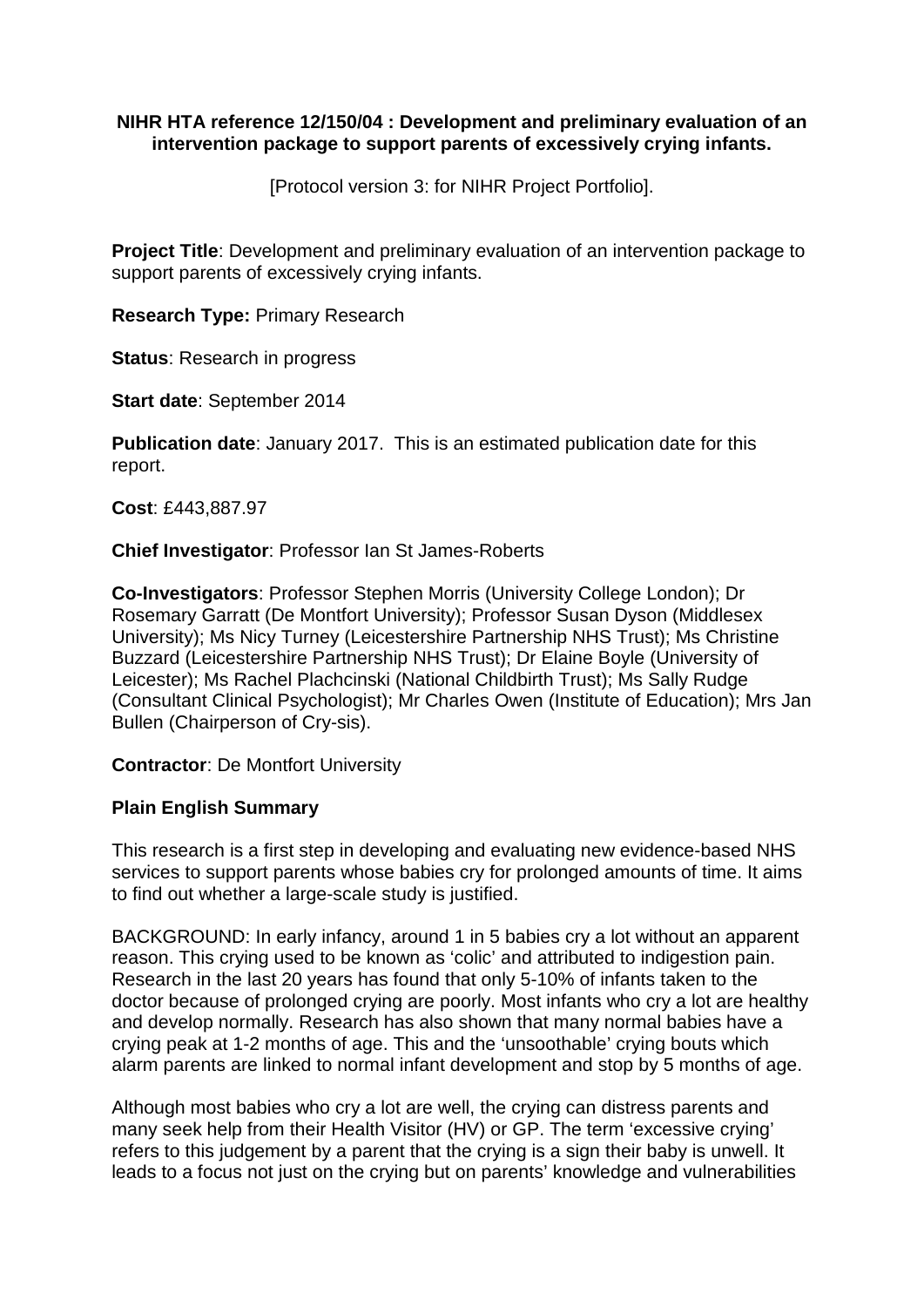which affect their ability to provide care, and on subsequent outcomes. Some parents stop breast feeding prematurely because they misinterpret the crying and think their baby is not getting enough to eat. This may hamper infant health, since breast-feeding promotes healthy infant growth and development. The crying can also give rise to maternal depression, poor parent-child relationships, problems with longterm child development, and infant abuse in a small number of cases. Yet, there are no tried and tested NHS practices for supporting parents in managing excessive infant crying. Instead, parents turn to popular books, magazines or websites, which give conflicting advice. By improving services, it should be possible to improve infant outcomes, parents' satisfaction with services, and how NHS money is spent.

THE PROPOSED STUDY has 2 stages. In Stage 1 (Development of an Intervention Package), we will update a 2011 review of the evidence and obtain example materials. For instance, guidelines for supporting parents with crying babies have been developed by an expert international panel. Recently, a nurse-provided group intervention focusing on managing unsettled infants reduced maternal distress, anxiety and depression. Other studies, too, have shown that nurse interventions can help vulnerable parents and improve infant health-care. This first step will generate example components for a support package.

To be successful, the package also needs to be acceptable to parents and to meet their needs. To ensure this, we will run three focus groups, involving 20 parents who have previously reported excessive infant crying. They will be recruited via the study's HV and National Childbirth Trust (NCT) collaborators, asked what they found challenging, what helped, and what should be included in the NHS. Next, with our NHS, NCT, Cry-sis and parent collaborators, we will collate the resulting components into a package suitable for NHS use. We will re-interview the 20 parents and run a workshop with HVs to confirm the suitability of the package. This research stage will decide the form the package will take, but likely components include special training for HVs and leaflets, website/DVD materials and practitioner consultations for parents.

In Stage 2 (Feasibility Study of Package Implementation in the NHS), we will assess whether the new services can be delivered in NHS practice and provide guidance on whether and how a large-scale study of their effectiveness and cost might be carried out. We will recruit two groups. First, parents who approach participant HV clinics for help with infant excessive crying during a 6 month period will be offered the package components and, if written informed consent is given, interviewed to obtain background information and followed up. The two areas of Leicester hosting the study have over 1000 births annually, allowing 30 excessive crying cases to be enrolled during a six month period. However, this number is not certain, while this approach will miss cases where parents judge their baby cries excessively but do not approach HVs, for instance due to lack of knowledge or confidence in themselves or the NHS. Such cases may be especially needy. To overcome these drawbacks, HVs will invite 225 families to enter the study at routine home visits in the first 10 postnatal days. We expect 150 to give informed consent and to be followed up and screened for distress due to excessive infant crying by researchers. This should provide 30 cases for the study. This 'longitudinal' approach may also allow earlier detection and intervention, before problems are entrenched. These two recruitment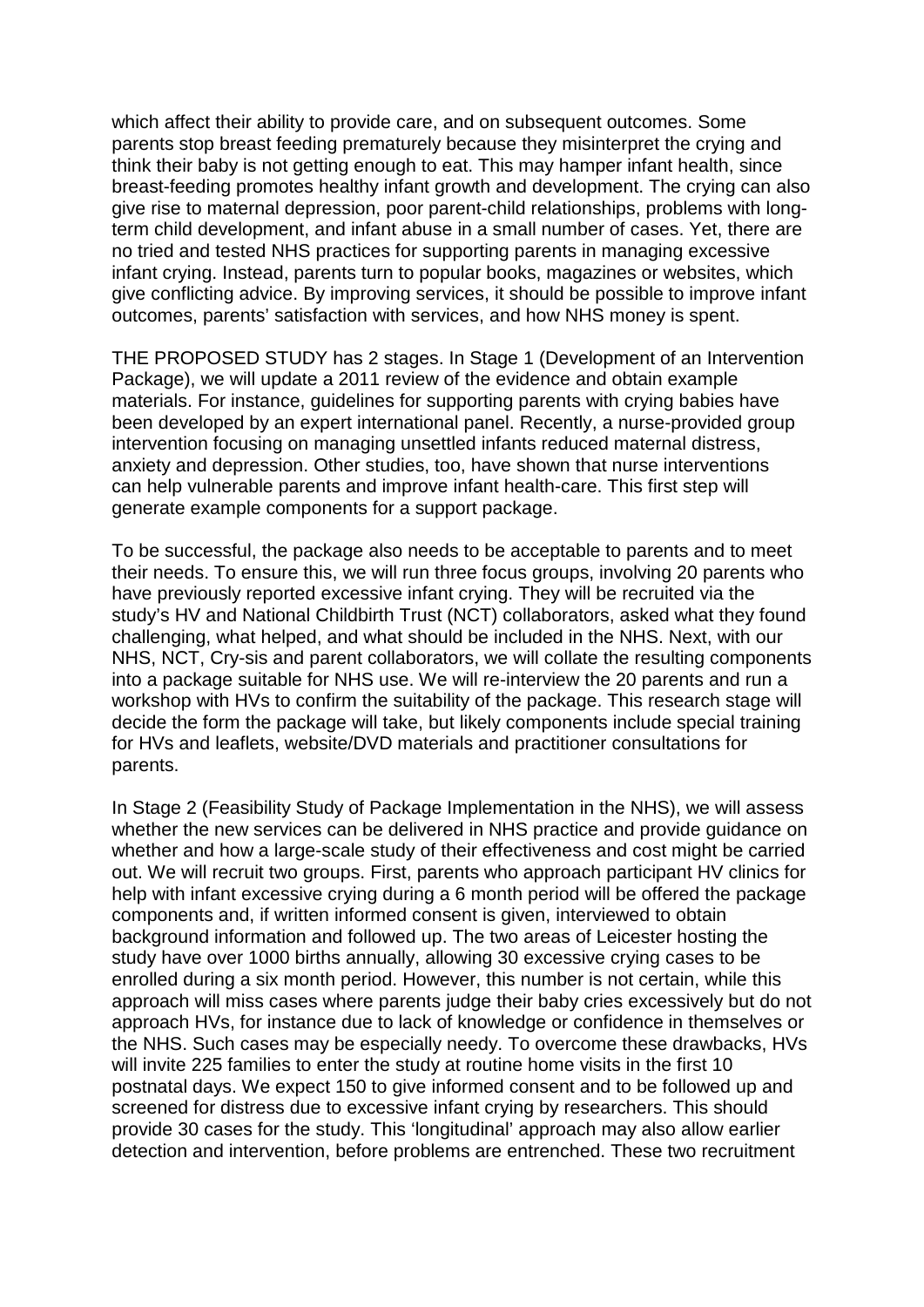strategies should ensure enough participants and indicate numbers and recruitment methods for a future study.

Parents entering the study will be asked to complete short questionnaires to measure parenting stress, anxiety and depression. These will be repeated after the intervention, to indicate potential improvements. We will also ask parents (1) about use of and satisfaction with each package component; (2) suitability of the questionnaires; (3) number and duration of NHS contacts because of infant crying; (4) duration of sole and partial breast-feeding. We will assess how many parents and HVs complete the study. HVs will be asked to rate the package components and barriers/ facilitators to their use. To permit future cost-effectiveness analyses, we will develop measures of costs of each component, together with crying-related NHS costs. A large scale study will be justified if parents and HVs are satisfied with the package, parents remain involved in the study, and the package appears likely to reduce parental distress and be cost-effective in NHS use.

STUDY TIMETABLE: Development of the package components will take 1 year. For the feasibility study, recruitment, intervention and follow-up assessments can be collected in 7 months of year 2, allowing study completion in 24 months.

EXPERTISE IN TEAM: The team includes researchers with experience in studies of infant crying, NHS research, health economic analysis, and Health Visitor/Midwifery training and research. NHS members are Health Visitors and Service Managers in Leicestershire Partnership NHS Trust. Other members are National Childbirth Trust staff, the Chairperson of the charity Cry-sis, parents of previously crying babies, a researcher providing methodological support and Leicester Clinical Trials Unit.

### **Scientific Summary of Research**:

DESIGN: A preliminary study to develop a novel intervention and assess the feasibility of delivering and evaluating it in the NHS.

SETTING: Community Primary Care.

TARGET POPULATION INCLUSION CRITERIA: Parents of any ethnic origin in the Leicestershire Partnership NHS Trust area who speak English, or are supported by English speakers, and have a healthy baby less than 6 months old whose excessive crying causes distress to either parent. English-speaking parents have high distress rates due to infant crying [1] while translation into other languages is not justified at this stage. Local Health Visitor experience is that most non-English-speaking parents are accompanied by English-speaking family members or friends. To prepare for later research, we will record how many non-English speakers are contacted during the study and any obstacles to service delivery that result.

EXCLUSION CRITERIA: Parents of infants who are over 6 months of age or judged ill by Health Visitors or another qualified health professional (these criteria were stipulated in this NIHR HTA call; they make it likely that included infants are healthy). HEALTH TECHNOLOGY ASSESSED: A support package for parents of infants who cry excessively. The study will have 2 stages:

*Stage 1: Development of a Support Package.*

The aim at this stage is to develop a novel package of materials that informs and supports parents who judge their baby's crying to be excessive. We will first update a 2011 systematic review of the evidence [2] and obtain a shortlist of example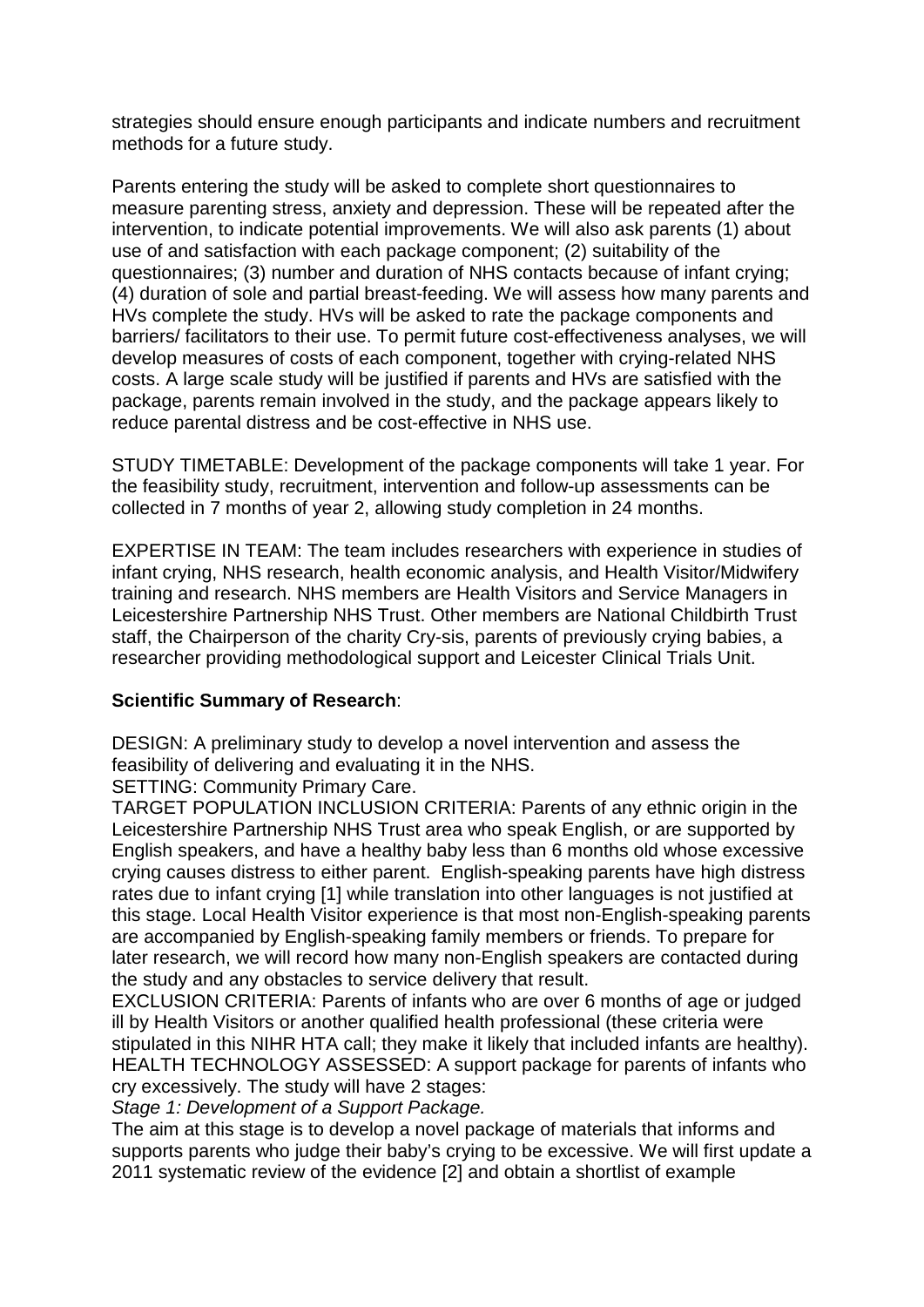blueprint materials from research for scrutiny by our participant parents. We cannot complete the shortlist until after that review. However, based on research to date, four components are likely to be included:

(1) A 1-hour briefing workshop for local Health Visitors, since the services are novel and we consider that Health Visitor support and involvement is critical for the success of the study and any future service.

(2) A short information leaflet delivered by the Health Visitors to inform parents about the development of infant crying and its peak in early infancy, the support services available, and our study. The Health Visitors will introduce this leaflet and the services to parents.

(3) More detailed, audio-visual materials about managing infant crying for parents who wish to access them, presented free via website and DVD, with a printed version for parents who prefer it.

(4) A practitioner-delivered group or individual intervention for parents focusing on managing infant crying behaviour, reducing parental distress, anxiety and depression and improving coping.

We have obtained examples of each potential component, together with written permission to use them for our research purposes from the copyright holders. Guidance for supporting parents with crying babies was published by an international expert panel [3] and we have example leaflets from Australian, Canadian/ USA research [4; 5] and from Denmark [6], translated from one which is in routine use in Copenhagen. Digital, audio-visual support materials about infant crying and its management by parents have been developed and evaluated by Australian and Canadian/ USA research [4; 5]. A nurse-provided group brief intervention focusing on managing unsettled infant behaviour reduced maternal distress, anxiety and depression in an Australian study [7]. Strengths included a clear theoretical foundation, involvement of fathers where possible, and evidence of implementation [7]. The use of groups may improve service access and limit costs [8]. Research in related areas, too, shows that nurse or practitioner-provided interventions, particularly based on Cognitive Behaviour Therapy (CBT) rationales, can help vulnerable parents, reduce depression, and may improve infant health-care [9-11]. CBT treatments for acute/moderate adult emotional distress are supported by NICE [12].

Recent reviews highlight parental acceptance and take up of intervention components as crucial for intervention effectiveness [13-14]. To address this, we will run three focus groups, involving 20 parents who have sought NHS help for distress because of excessive infant crying. They will be recruited via the study's Health Visitor collaborators and asked what they found challenging, what helped, about family, community and health service supports, and which components are needed in the NHS. They will be asked to evaluate the shortlisted example materials and advise on their suitability and what modifications are needed. We will collect and analyse the resulting qualitative and rating data. With our NHS, NCT, Cry-sis and parent collaborators, we will collate the resulting components into a package suitable for NHS use. The presentation and educational level of materials will be improved by Institute of Education staff with expertise in development of written and website materials. We will re-interview the 20 parents and run a workshop with Health Visitors to confirm package suitability.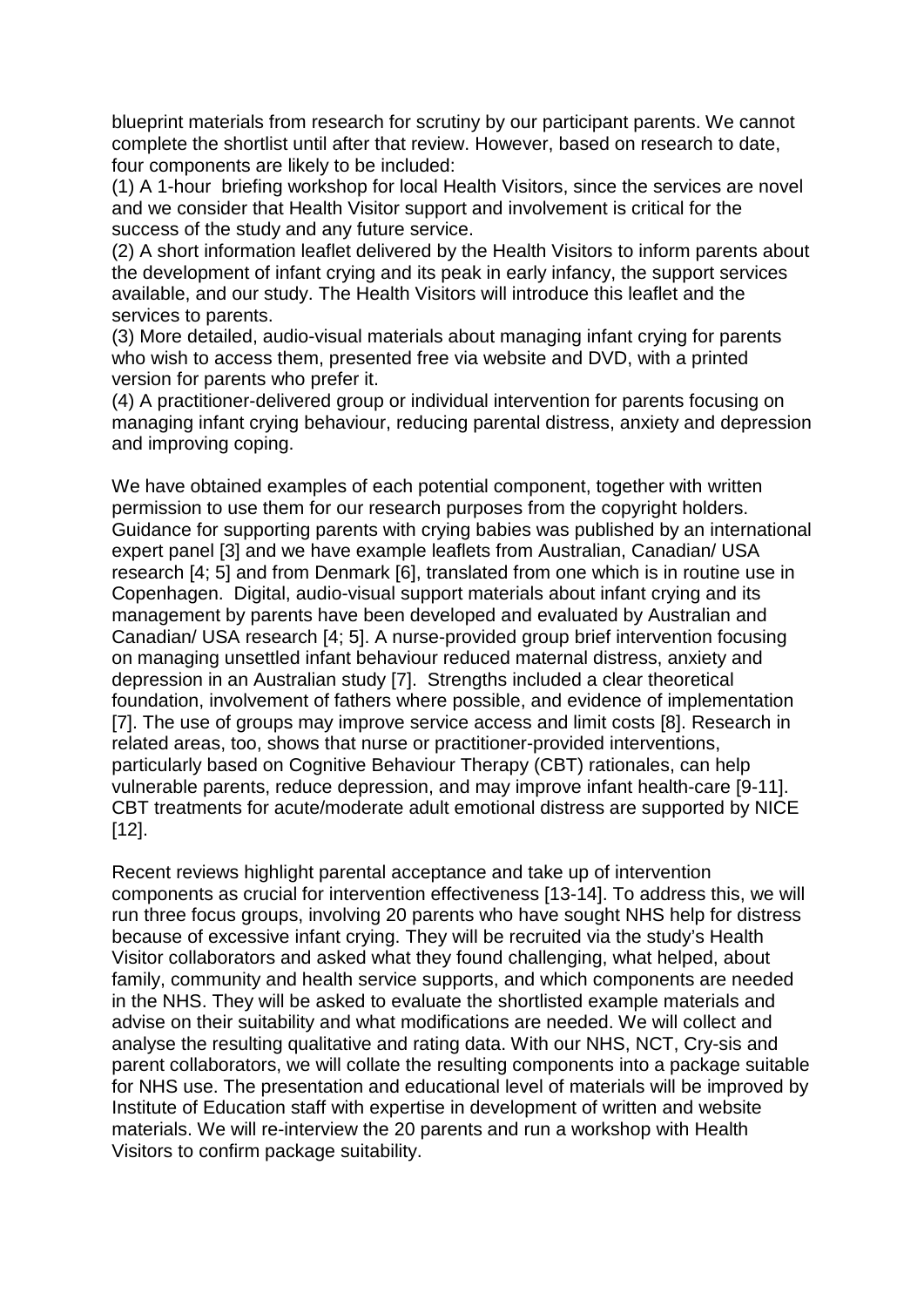This approach to development of the intervention package is based partly on existing materials with some evidence of suitability and effectiveness, rather than developing every element of every component from the ground up before they are shown to parents. The Canadian/USA website materials, for example, took several years to develop and to repeat this process would be time consuming and expensive. Instead, providing parents with a shortlist of example components to help them to identify the most suitable types of materials is considered to be a more cost-effective strategy. Once we have the parents' feedback, we will develop new materials each evidence-based and with novel content, format and appearance, purpose-designed to be suitable for English parents and the NHS. We will ask Prospect*IP* to confirm that no copyright infringements are involved. Once developed, the leaflet and website materials, in particular, will be inexpensive to deliver. There is evidence that materials of this kind provide parents with information and reassurance that reduce subsequent contacts with health services because of concern about infant crying [15]. If this is confirmed, such materials may be cost-effective in routine health service use and worth evaluating in a future large-scale controlled trial. The direct contact with a trained practitioner will be more expensive to deliver, but likely to be required by a smaller number of parents with greater needs.

#### *Stage 2: Feasibility Study of Package Implementation in the NHS.*

We will recruit two groups of parents. First, approximately 80 Health Visitors from four Children's Centres or Sure Start units in Leicester will invite parents who approach them during a 6 month period because of infant excessive crying to participate. Where initial written informed consent is given, they will be interviewed by researchers, offered the package components, and followed up. Estimates are that around 20% of parents judge their baby cries excessively [2; 16]. The Leicester areas targeted for the study have over 1000 births annually, allowing the target 30 cases in a 6 month period.

Although this strategy will allow parents who meet the study criteria to be recruited for the feasibility study, we are concerned not to be entirely dependent on this single recruitment method. One concern is that this method has not been used previously. The estimated prevalence of 20% of cases is based on surveys with unknown recruitment bias carried out several years ago, making it possible that far fewer cases will seek Health Visitor help during a finite period, such as 6 months, and threatening this study. A further concern is that this recruitment method will miss cases where parents do not actively approach Health Visitors for help because of their baby's excessive crying. Here, too, the existing evidence is poor, but there is anecdotal evidence that some parents with an excessively crying baby do not approach medical staff because they feel inadequate and lack confidence in themselves or knowledge of the NHS. Such parents may be especially needy. To overcome these potential threats to the study, Health Visitors will invite 15 families/week to enter the study at the statutory home visit in postnatal days 10-14. We expect 10 per week to give informed consent and to be followed up and screened for distress due to excessive infant crying by researchers, giving a total of 150 families in 15 weeks. This will ensure participants and should identify 30 cases offered the package. This longitudinal approach will also indicate differences between these parents and those who approach Health Visitors for help and may allow earlier detection and intervention, before problems are entrenched. It will also allow us to ask these parents whether they have any reservations about accessing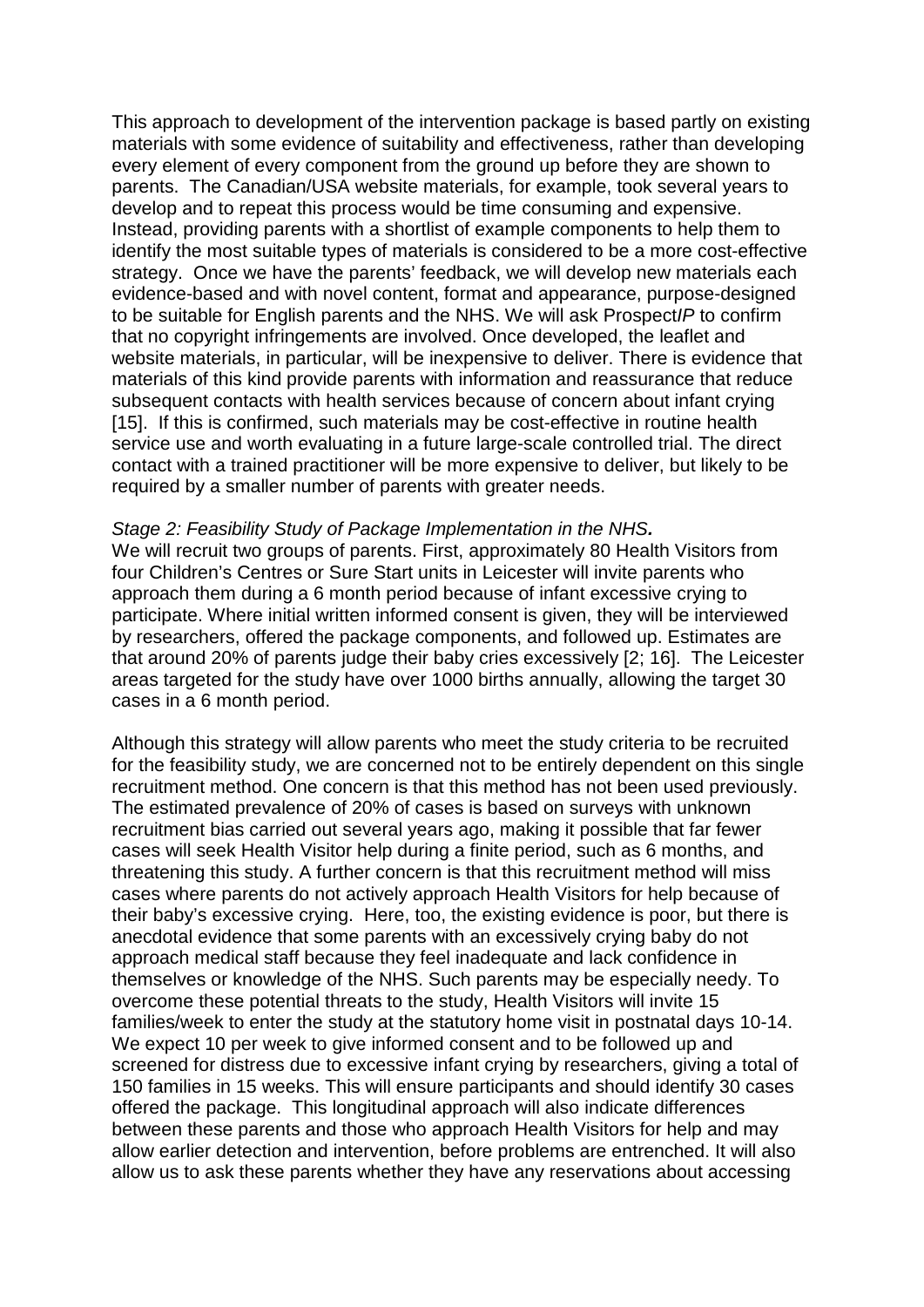NHS services for infant crying. These two recruitment methods should indicate potential numbers and recruitment methods for a future RCT, allow adjustment of the recruitment strategy if the expected numbers are not forthcoming, and ensure enough participants. The total of 60 cases will be sufficient for the feasibility study purposes. A chart showing the recruitment and assessment timetable involved in the Feasibility Study on a week-by-week basis is included in Appendix 1.

#### MEASUREMENT OF OUTCOMES AND COSTS

Parents are likely to be offered the package at around 5 weeks of infant age (the crying peak). We will ask them for demographic data including their socio-economic and educational characteristics and physical and mental health history in the last 2 years, to rate their baby's crying problem severity, and to complete four validated rating scales: the Parenting Stress Inventory; Edinburgh Postnatal Depression Scale; Short Depression, Anxiety & Stress Scale; EQ-5D Quality of Life Questionnaire. We will re-assess parents four weeks after package onset using the same scales, allowing indicative scores and score changes to be considered. Parents will be interviewed: (1) for use of and satisfaction with each package component; (2) suitability of the questionnaires/ suggestions for other measures; (3) number and duration of NHS contacts due to infant crying; (4) duration of sole/ partial breastfeeding and other feeding methods. We will assess how many parents and Health Visitors complete the study. Health Visitors will be asked to keep logs of the lengths and frequency of home visits and other contacts with the study parents and to rate the package components and obstacles/ facilitators to their use.

These procedures will provide measures of the uptake of each package component and parents' and Health Visitors' evaluations of their suitability for use in the NHS, which will indicate whether a future large-scale trial is worthwhile and help to choose the intervention package components and methods for that trial. The questionnaire findings will allow the primary outcome measures to be chosen and decisions to be made about the sample sizes needed to meet statistical power requirements for a full trial. We will ask parents about their willingness to accept randomisation to treatment and control conditions for such a trial. To allow future cost-effectiveness analyses, we will develop measures of costs of each package component (including the Health Visitor and nurse/ practitioner training involved), together with costs of crying-related NHS contact time for existing and new services. A large-scale controlled trial will be justified if parents and Health Visitors are satisfied with the package, take-up is satisfactory, attrition is low, the package appears likely to reduce parental distress and to be effective and cost-effective in NHS use, and parents will be willing to take part.

The arrangements above involve Health Visitors in introducing the study to parents and seeking their provisional consent to take part, while researchers obtain full written informed consent and collect all the measurements, including the summary background data from the Trust electronic records. Two full-time researchers will be needed for this purpose. In addition, the research team will include a qualified CBT practitioner to deliver the intervention needed in the first six months of year 2.

SAMPLE SIZE & PROJECT TIMETABLE (see Flow Diagram): Development of package components will take 1 year. For the Feasibility Study, cases where parents approach Health Visitors for help with excessive crying will be recruited for 6 months,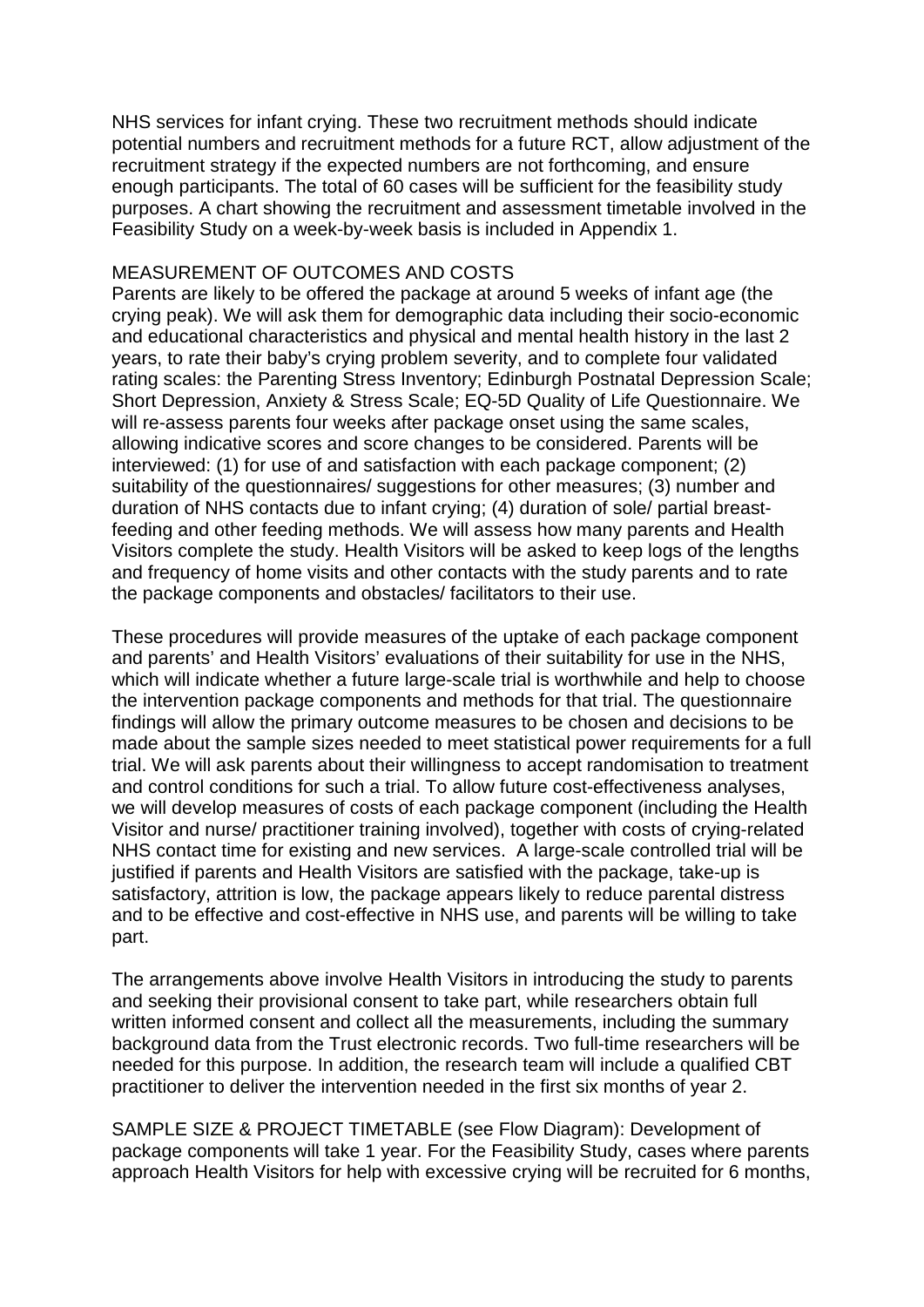allowing follow-up to be completed in the first 7 months of year 2. For the longitudinal group, Health Visitors will approach 15 families/week, giving 10 per week (total 150 over 15 weeks) recruited and followed-up in the first 6 months of year 2. A chart showing the Feasibility Study recruitment and assessment timetable is in Appendix 1. This recruitment and assessment schedule is limited by the number of researchers. They will need to enrol or assess up to 20 families per week in the first six months of year 2 (see Appendix 1). However, the expected participant number (N  $= 60$ ) will be adequate for the purposes of this feasibility study and the design represents a reasonable compromise between the number of parent participants and the cost of the study. The design also allows some flexibility, so that the recruitment methods could be adjusted if numbers prove lower than expected. Data will be entered as collected and data analyses completed and reports generated in a study total length of two years.

TEAM EXPERTISE: The PI has over 20 years experience in conducting successful funded studies of infant crying and its impact on parents and publishing the results in leading peer-reviewed journals, including observational studies, Randomised Controlled Trials and studies in NHS contexts. Other academics in the team have extensive experienced in NHS clinical and health-economic research, clinical trial preparation and management, and in Health Visitor research and training. NHS collaborators are Health Visitors and Service Managers in Leicestershire Partnership NHS Trust, a neonatal paediatrician and active clinical researcher who is joint-lead for the paediatrics speciality group of the Leicestershire Northamptonshire and Rutland Comprehensive Local Research Network, a GP representative, and a clinical psychologist with full qualifications in Cognitive Behaviour Therapy. Other team members are National Childbirth Trust staff, the Chairperson of the charity Crysis (which provides telephone counselling for UK parents of crying babies), parents of previously crying babies, and staff from the Thomas Coram Research Unit providing methodological, administrative and Information Technology support. Our overseas collaborators are involved in similar studies in Australia.

#### **Background and Rationale What is the Problem being addressed?**

Surveys in the UK and other countries indicate that around 20% of infants cry for long periods without apparent reason [1-2;16]. This crying used to be attributed to gastro-intestinal disorder and pain, leading to the term 'colic' [17]. It is now known that most such infants are healthy and develop normally [18]. Many normal babies have a crying 'peak' at 1-2 months of age [1-3]. This and the 'unsoothable' crying bouts which alarm parents are linked to normal development and resolve spontaneously by 5 months of age [19].

Although most infants who cry a lot are well, the crying can distress vulnerable parents [20-21] and disrupt their ability to provide care. The term 'excessive crying' refers to this judgement by a parent that the crying is a sign their baby is unwell. It has led to a focus not just on the crying but on parents' responses and subsequent outcomes. For instance, there is evidence that excessive infant crying can contribute to premature cessation of breast feeding because parents misinterpret the crying and think their baby is not getting enough to eat [22]. This may hamper infant health,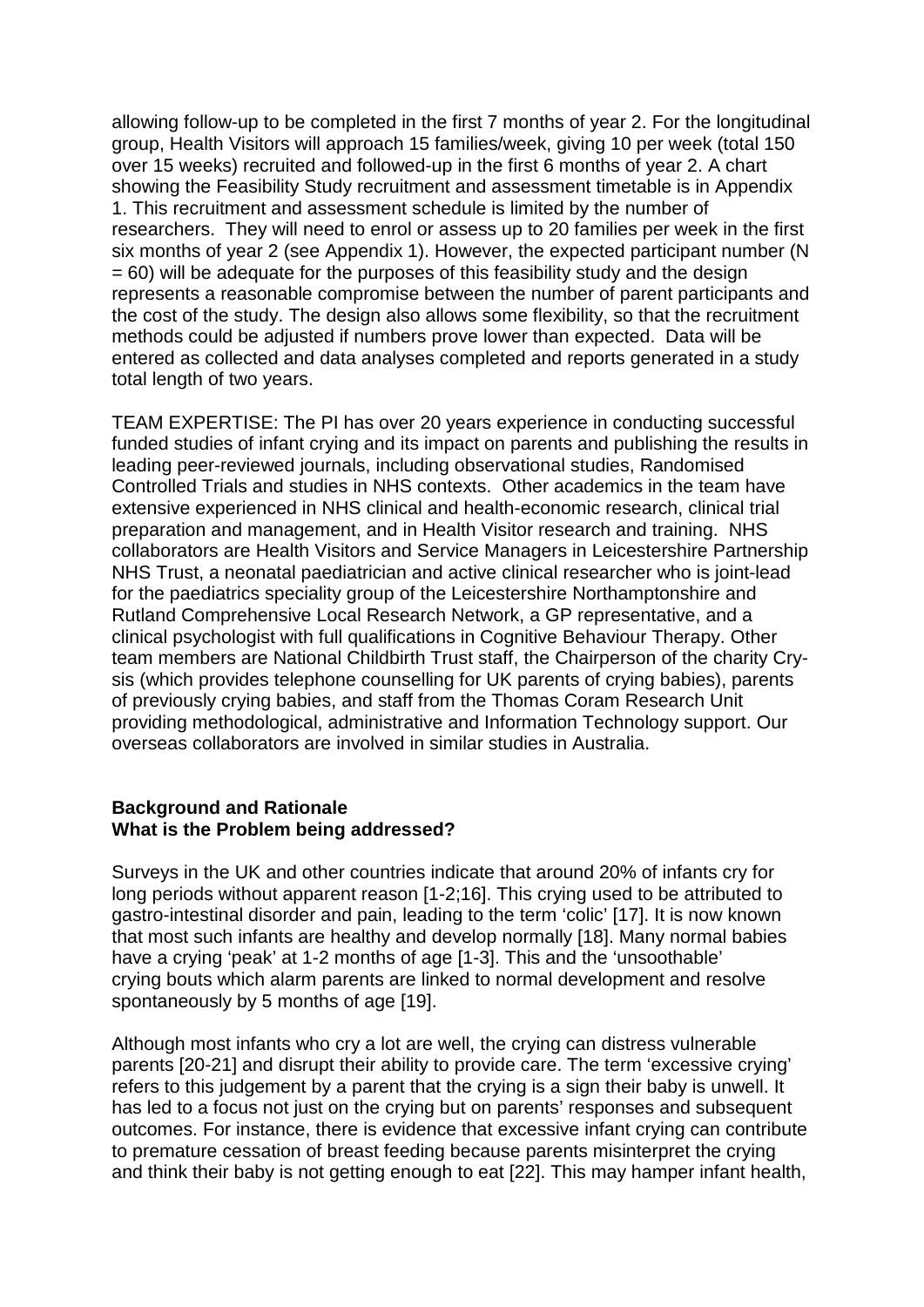since breast feeding promotes healthy infant development [23]. The crying can also trigger depression in vulnerable women, lead to poor parent-child relationships and child development and, in rare cases, precipitate infant abuse [20-21;24-25]. In spite of this background, there are no evidence-based NHS practices for supporting parents in managing infant crying. Instead, parents turn to popular books, magazines or websites, which give conflicting advice. By focusing on how to support parents, health services may reduce parental distress, support parenting and children's development and improve NHS clinical and cost-effectiveness.

The NIHR HTA commissioned call 12/150 reflects this view. Following the call instructions and MRC guidelines [27] we plan a two-stage study. In Stage 1 (Development of an Intervention Package) we will first identify potential components for the package, such as leaflets, website materials, special training for Health Visitors, and brief group interventions, for which evidence of efficacy exists. Recent reviews emphasize that, as well as efficacy, interventions which are effective in practice need to be accepted by parents, so that they act on them [13-14;27]. To this end, we will work with parents who have previously been distressed by their baby's crying to select and improve package components which they consider would help parents in this position and are suitable for NHS use. In Stage 2 (Feasibility Study of Package Implementation in the NHS), we will: (1) assess parents' and Health Visitors' willingness to enter and complete the study; (2) measure parental use and evaluation of the package components; (3) identify outcome measures for assessing package effectiveness; (4) develop cost indices which allow cost-effectiveness analyses; (5) identify barriers/ facilitators to the research; (6) estimate the feasibility and design parameters for a future large-scale study of the intervention package effectiveness and cost.

## **Evidence explaining why this research is needed now:**

Surveys indicate that around 20% of infants cry for long periods without apparent reason [1-2; 16]. This crying used to be attributed to gastro-intestinal disorder and pain, leading to the term 'colic' [17]. It is now known that most such infants are healthy and develop normally [18]. Many normal babies have a crying 'peak' at 1-2 months of age [1-3]. This and the 'unsoothable' crying bouts which alarm parents are linked to normal development and resolve spontaneously by 5 months of age [19].

Although most infants who cry a lot are well, the crying can distress vulnerable parents [20-21] and disrupt their ability to provide care. The term 'excessive crying' refers to this judgement by a parent that the crying is a sign their baby is unwell. This has led to a new focus, not just on the crying but on parents' responses and subsequent outcomes. Excessive infant crying can contribute to premature cessation of breast feeding where parents misinterpret the crying and think their baby is not getting enough to eat [22]. This may hamper infant health, since breastfeeding promotes healthy infant development [23]. The crying can also trigger depression in vulnerable women, lead to poor parent-child relationships and child development and, in rare cases, precipitate infant abuse [20-21;24-25]. Because the crying prompts many parents to seek professional help, the cost to the NHS is substantial [29].In spite of this background, there are no evidence-based NHS services for supporting parents in managing infant crying. By focusing on how to support parents,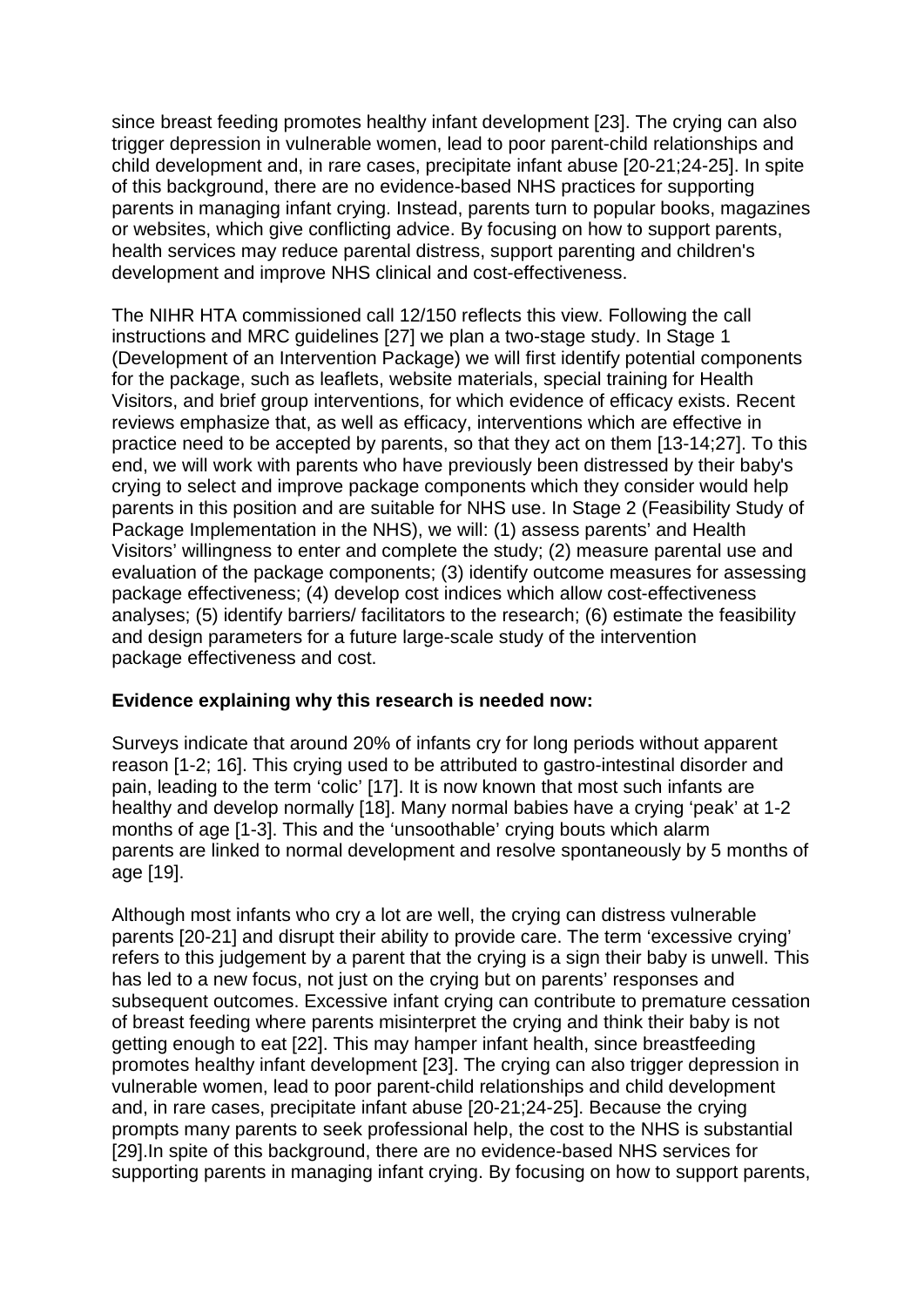evidence-based health services may reduce parental distress, support parenting and children's development and improve NHS clinical and cost-effectiveness. Drawing on recent research evidence [4-10], this study will develop a package of materials which are likely to support parents in this position. We will then carry out a study to evaluate the feasibility of delivering the package in the NHS, develop methods for measuring its cost-effectiveness, and provide the groundwork for a large-scale, controlled trial of its use.

# **Aims & Objectives**

The aim is to conduct a preliminary study to develop a novel intervention package designed to support parents of excessively crying babies and to examine the feasibility of delivering and evaluating it within the NHS. The research is designed to estimate the feasibility and design parameters for a future large-scale controlled trial of the intervention package's effectiveness and cost-effectiveness.

The study will have 2 stages:

Stage 1: Development of an Intervention Package. Questions to be addressed in this stage are:

1. Based on existing studies and evidence, what are the possible components for a support package for parents of excessively crying babies? For example, possibilities include special training for Health Visitors, leaflets, website/DVD materials and brief group or one-to-one interventions for parents.

2. What types of materials or services do parents of previously crying babies consider would be valuable in providing support, would be accepted by parents, and could be incorporated into the NHS?

3. Is the draft support package developed by this process endorsed by parents and Health Visitors?

Stage 2: Feasibility Study of Package Implementation in the NHS. Questions for this stage of the study are:

1. Is it possible to enrol enough parents of excessively crying babies into a study and retain their participation?

2. What is the optimum recruitment strategy for enrolling parents in the study?

3. Are there differences in the parents recruited by alternative strategies? Might these differences introduce selection bias? What factors enable and inhibit parents of excessively crying babies from contacting the NHS?

4. Is it possible to enrol and retain sufficient numbers of Health Visitors in the study? Do they consider the package worthwhile?

5. Is it feasible for Health Visitors to detect parents who are distressed by their infant's crying?

6. Which package components and outcome measures do parents consider suitable and necessary?

7. Do the outcome measures suggest that exposure to the package components might reduce parental crying-related distress? Which outcome measures perform best?

8. Are parents satisfied with the package and recommend its adoption within the NHS?

9. Is it feasible to measure the costs of each component of the support package and associated NHS costs, including the costs of crying-related contact with Health Visitors and the NHS?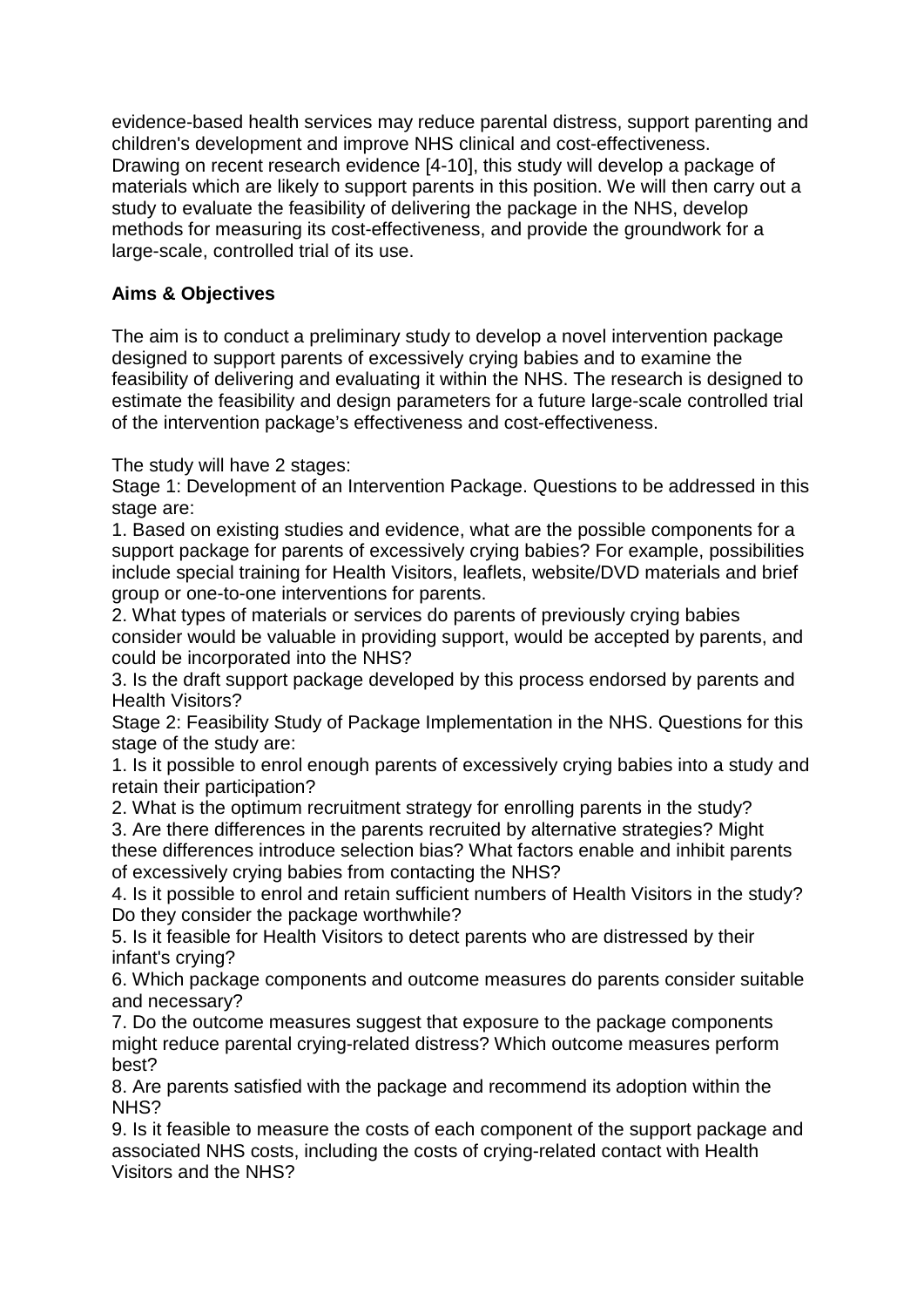10. Is it feasible to measure the potential benefits of the package in a way which allows cost-effectiveness analysis?

11. What barriers and facilitators are there to the use and evaluation of the package within the NHS?

12. What might be the likely benefits and costs for parents and the NHS of adopting the package?

13. Is it feasible to carry out a large-scale randomised controlled trial, or comparable study, to evaluate the use of the support package in the NHS? What should be the design parameters of such a study? Will parents take part?

## **Plan of investigation and timetable**

Year1 of Project

MONTHS 1-6

- Train Research Officers. Run workshop to familiarise Health Visitors with the study.
- Update systematic literature review and assemble example package components from previous research.
- Develop focus group materials, questionnaires and semi-structured interviews to collect qualitative and rating data from parents.

MONTHS 6-12

- Recruit 20 parents of previously crying babies; obtain written informed consent; carry out 3 focus groups and collect data.
- Collate data and develop preliminary package components, including manual and materials for practitioner-delivered intervention.
- Improve presentation of written or audio-visual (e.g. leaflets, website) materials with help of Institute of Education experts.
- Confirm resulting package components with the parents and Health Visitor collaborators.
- Present interim report to Project Steering Committee.

# Year2 of Project

MONTHS 1-7

- Recruit parents of excessively crying infants who approach Health Visitors for help; obtain written informed consent; collect baseline measures, offer and deliver intervention package. Estimated group size  $n = 30$  cases.
- Follow up these Health-Visitor referred cases, collect outcome measures.
- Recruit 150 parents of 10-day-old infants for the longitudinal study group (after allowing for attrition); obtain written informed consent.
- Screen longitudinal group to select parents distressed by excessive infant crying; collect baseline measures; offer and deliver intervention package; follow-up & collect outcome measures. Estimated group size  $n = 30$  cases.

# MONTHS 7-12

- Data analysis.
- Present draft final report to Project Steering Committee.
- Run workshops to disseminate findings to NHS professionals and other organisations.
- Submit findings to NIHR, HTA journal and other dissemination outputs.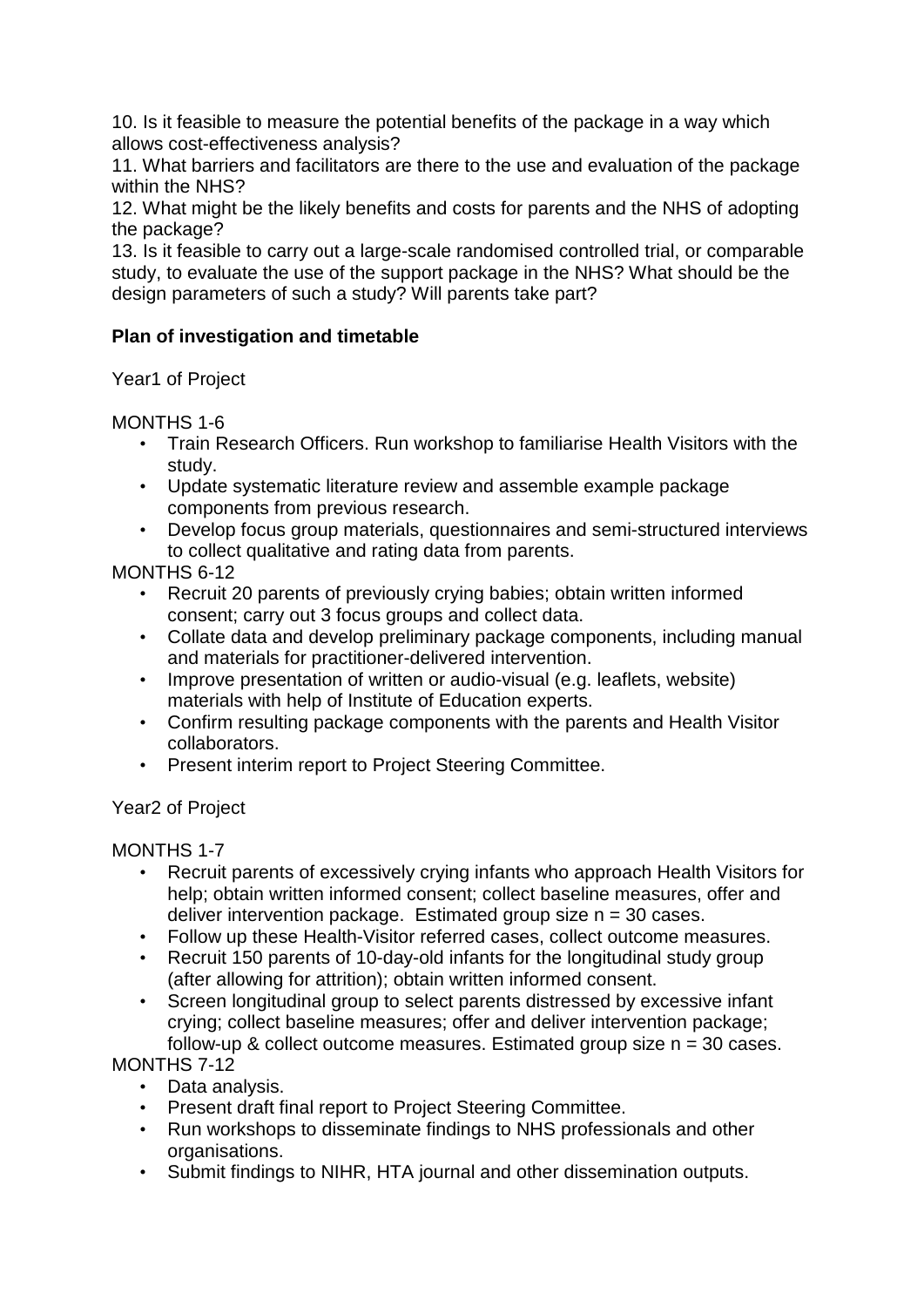#### **Design and theoretical/conceptual framework**

This is a preliminary study to develop a novel intervention and examine the feasibility of delivering and evaluating it in the NHS, but not formally to evaluate it at this stage. The aims include preparing for, and estimating the parameters of a future controlled trial, but not providing a rehearsal for that trial.

Surveys have found that around 20% of parents in the UK and many other countries are distressed by prolonged and inconsolable infant crying during the first few postnatal months. There are no standard, routine NHS services for helping parents to manage this crying, so that many seek guidance from popular magazines, books or websites. These give conflicting advice, including trying dietary changes and unproven remedies to treat the crying. The term 'infant colic', often used to refer to this crying, represents this traditional view and the assumption that the crying is due to gastro-intestinal disturbance and pain. More recently, studies have found that most such infants are in good health and have normal outcomes, while infants in general have a 'peak' in their crying in the first two months, followed by a pronounced reduction in amount of crying by 3-4 months of age. Although the causes are not yet certain, the evidence points to the conclusion that the crying is linked to normal developmental processes, possibly involving maturational reorganisation of the Central Nervous System, rather than being due to a pathological infant condition.

As well as this change in conceptualisation of the nature and causes of the infant crying, recent studies have highlighted its impact on parents and the poor outcomes which sometimes result. For example, there is evidence that persistent infant crying can contribute to premature cessation of breast feeding because parents misinterpret the crying and think their baby is not getting enough to eat. This may hamper infant health, since breastfeeding promotes healthy infant nutrition. The crying can also trigger depression in vulnerable women, lead to poor parent-child relationships and child development and, in rare cases, precipitate infant abuse.

This recent evidence suggests the need for a different approach to the crying, where the focus is on parental vulnerability and providing support in order to reduce parental distress and improve parent coping, parent-infant interactions and outcomes, rather than on treating a sick infant.

In the longer-term, routine NHS services could include informing and supporting parents who are distressed by their baby's crying in how to manage. Toward that goal, two successive stages of research are needed. The second, and next, stage involves carrying out a Randomised Controlled Trial, or similar large-scale study, to evaluate the new parental support services and assess their clinical effectiveness and cost-effectiveness compared to routine NHS services. That trial will be expensive to carry out and requires preparatory work to develop the package of materials involved in the new service, establish whether it is possible to deliver them in routine NHS conditions, and work out the design and methods to be used in the large-scale trial. Those are the aims of the current study. To ensure that the package developed meets parents' needs, the research at this stage will work closely with parents to choose its components and decide how they are delivered. Once the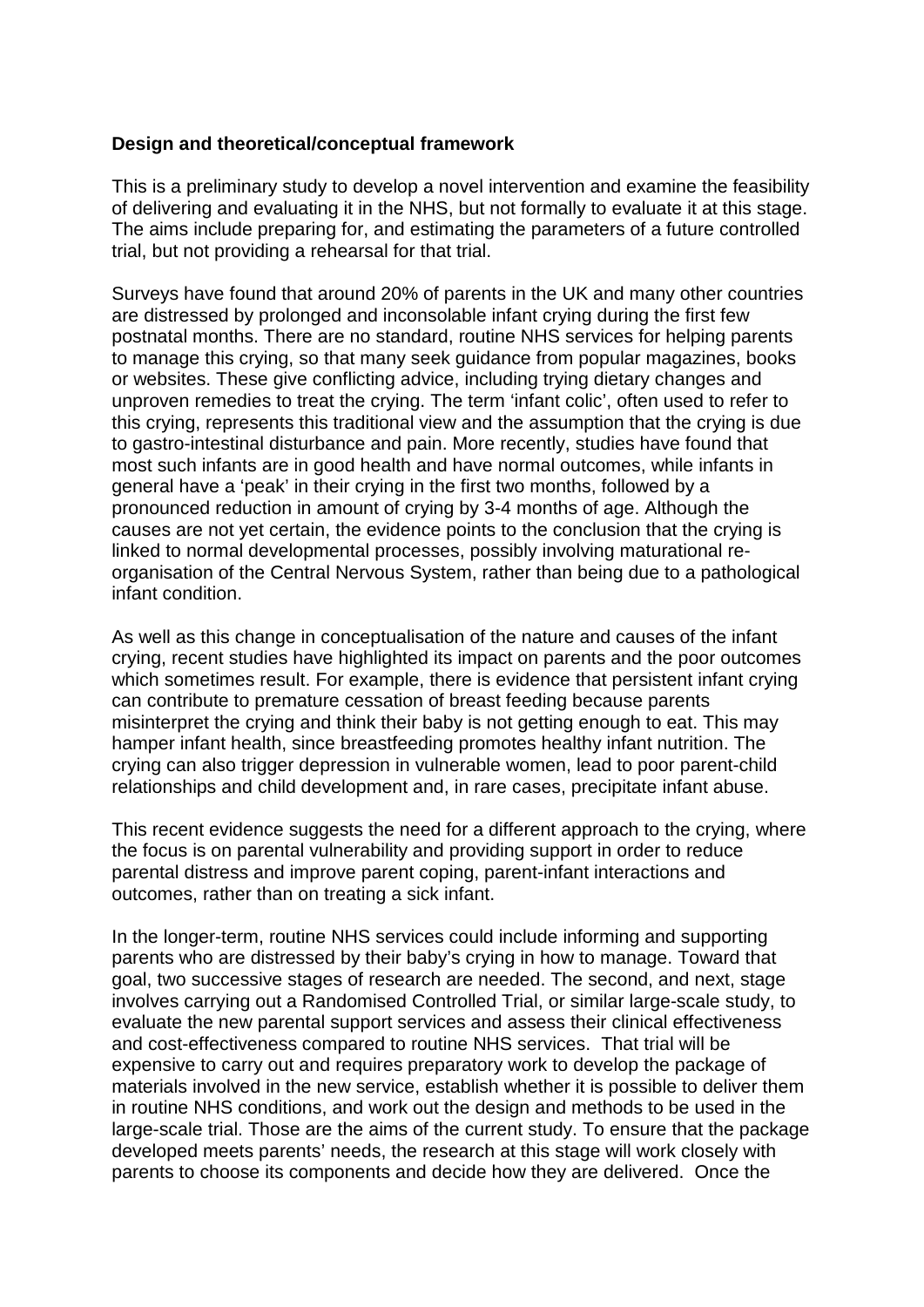package is developed, we will assess which components parents and NHS Health Visitors value and take up in practice and carry out the necessary preparatory work to establish the methods and design for a large-scale trial and to help NIHR decide whether that trial is worthwhile.

An important decision is how far we assess the comparator 'treatment as usual' services at this stage. In principle, we could recruit, assess and follow-up a 'control group' of parents who are distressed by their baby's crying but do not receive the support package, including measuring the amount of NHS time, and associated costs, involved. However, that would require us to recruit fewer parents into the group offered the package or to increase numbers recruited, making this preparatory study more expensive. Since the control group is not central to the development of the support package or the feasibility of its delivery, we have concluded that full direct assessment of a control group of parents will be better left for the more extensive analyses included in a large-scale controlled trial. Instead, the procedures used here will provide the groundwork for that trial by developing methods for assessing and costing the Health Visitor and other NHS services involved. Further, the routine Health Visitor SystmOne electronic records will allow us to collect background data about contacts between parents and Health Visitors where parents report distress because of their baby's excessive crying. We will be able to provide an estimate of the costs involved in such cases, as well as precise figures for the costs involved in delivering the package, using the data available at this stage.

### **Target population**

Parents in the UK of any ethnicity who are distressed by the excessive crying of their infant who is less than 6 months of age. This includes both mothers and fathers where either one of them is distressed by their baby's crying.

### **Inclusion/exclusion criteria**

INCLUSION CRITERIA: Parents of all ethnic communities served by Leicestershire Partnership NHS Trust who speak English, or are supported by English speakers, and have a healthy baby less than 6 months old whose excessive crying causes distress to either or both parents. Local Health Visitor experience is that most non-English-speaking parents are accompanied by English-speaking family members or friends. To prepare for later research, we will record how many non-English speakers are contacted during the study and any obstacles to service delivery that result.

EXCLUSION CRITERIA: infants over 6 months of age or judged ill by Health Visitors or other qualified health professionals.

**Setting/context: Community Primary Care.** 

## **Sampling**

In stage 1, we will recruit 20 parents who have previously sought NHS help for distress because of excessive infant crying to take part in focus groups to help to develop package materials. We will encourage fathers, as well as mothers, to participate. They will be recruited via the study's Health Visitor collaborators and we will ask representatives from Leicester ethnic communities to help to recruit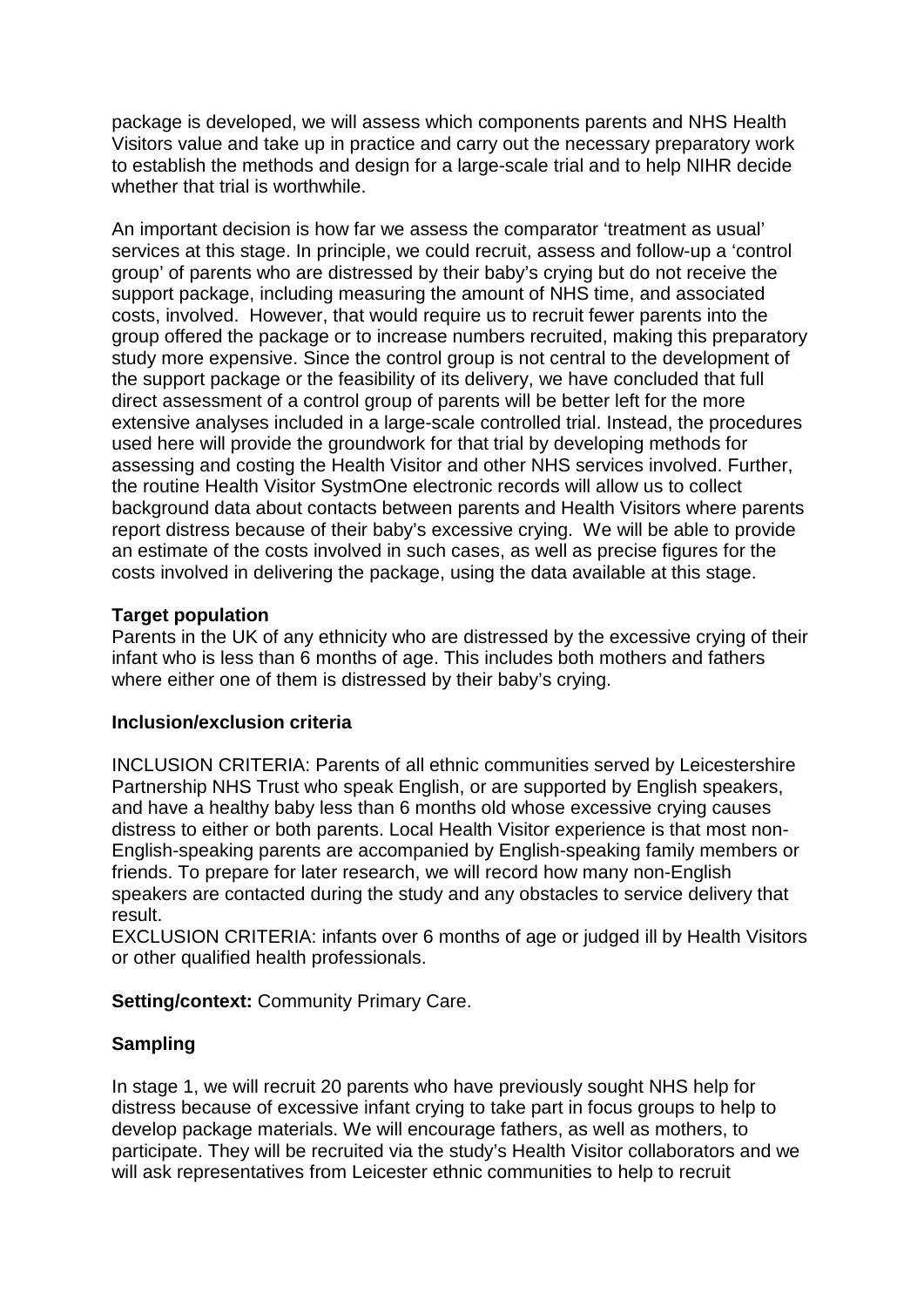participants. If needs be, our National Childbirth Trust and Cry-sis collaborators can be asked to recruit parents who meet these criteria.

Stage 2 of the research involves a preliminary evaluation of the parental support package developed in stage 1, including whether it is feasible to deliver and fully evaluate it within the NHS**.** Here, too, the target participants are parents of any ethnicity who have a healthy baby less than 6 months old whose excessive crying causes distress to either or both parents. They will be recruited by approximately 80 Health Visitors from four Children's or Sure Start Centres in Leicester. Two recruitment strategies will be used. First, the Health Visitors will invite parents who approach them during a 6 month period because of infant excessive crying to take part. Where initial written informed consent is given, they will be interviewed by researchers, offered the package components, and followed up. Estimates are that around 20% of parents judge their baby cries excessively. The Leicester areas targeted for the study have over 1000 births annually, allowing the target 30 cases in a 6 month period.

Although this strategy will allow parents who meet the study criteria to be recruited for the feasibility study, we are concerned not to be entirely dependent on this single recruitment method. To overcome this, our participating Health Visitors will also invite 15 families/week to enter the study at the statutory home visit in postnatal days 10-14. We expect 10 per week to give informed consent and to be followed up and screened for distress due to excessive infant crying by researchers, giving a total of 150 families in 15 weeks. This will ensure participants and should identify 30 cases offered the package. This longitudinal approach will also indicate differences between these parents and those who approach Health Visitors for help and may allow earlier detection and intervention, before problems are entrenched. These two recruitment methods should indicate potential numbers and recruitment methods for a future RCT, allow adjustment of the recruitment strategy if the expected numbers are not forthcoming, and ensure enough participants. The total of 60 cases will be sufficient for the feasibility study purposes.

### **Data collection**

The data will be collected by two full-time Research Officers employed for this purpose by the study. During the first year (Stage 1) of the study, they will:

- carry out a literature search to update the 2011 review of interventions to support parents of crying babies;
- help to run the workshop to familiarise the local Health Visitors with the study;
- recruit 20 parents of previously crying babies with the help of the Health Visitors;
- help to assemble the example support package components for consideration by parents;
- develop the materials to carry out the focus groups, help to run the groups and collect the resulting qualitative and rating data;
- help to assemble the components of the support package developed by this process;
- carry out the confirmation of the developed package by parents and Health Visitors;
- help to prepare reports for the project Steering Committee and take part in its meetings.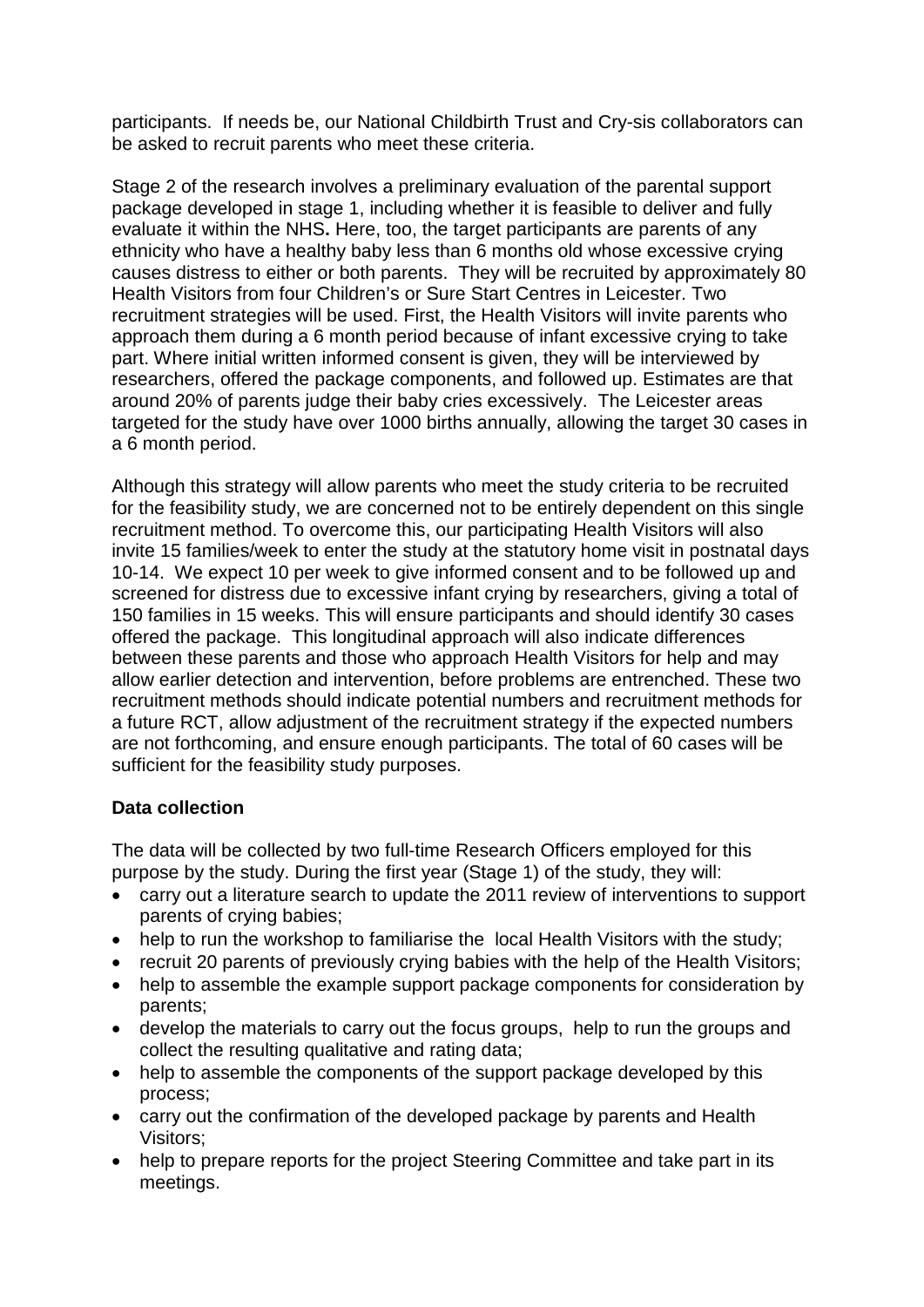During year 2 of the study, they will:

- maintain contact with collaborating health visitors and provide them with study materials;
- visit parents who have given consent to be contacted to fully explain the study and obtain full written informed consent;
- maintain contacts with parents, produce copies of assessments and carry out baseline measurements;
- provide parents with the support package components and liaise with the study CBT expert to arrange contacts and meetings;
- complete follow-up assessments and provide all the data for computer entry;
- collect data from Health Visitors, plus background data from the Trust electronic records providing permission is given;
- collect data to allow the cost of services to be measured and cost-effectiveness analyses carried out;
- Help to prepare reports for the project Steering Committee and take part in its meetings;
- Assist with dissemination of the findings and publication of reports.

### **Data analysis**

The first stage of the research will generate qualitative and rating data from parents taking part in focus groups. The data are designed to allow selection of the support package components that the parents consider should be included in the NHS. We will use NVivo software to manage the qualitative data employing thematic analysis [8] to identify and summarise views that are common, or are strongly held by participants from particular ethnic backgrounds. The rating data will take the form of 7-point rating scales (e.g. strongly agree – strongly disagree), where each scale requires judgements about a package component on a dimension, such as clarity of the information, suitability of the presentation, and priority for inclusion in the package. The resulting data are readily summarised using conventional descriptive statistics and the data analysed using parametric or non-parametric statistical methods.

The second stage will provide several types of data:

- summary figures for parental recruitment, take-up of support package components, and persistence in the study;
- summary figures for Health visitor participation and persistence in the study;
- scores from questionnaires and rating scales with established reliability and validity. We will generate descriptive data, to allow the parents' scores for each package component to be summarised and compared with scores from previous studies. In addition, we will use repeated measures statistics to examine score changes from baseline to outcome points.
- frequency and duration data and costs for the package components and existing services, including staff salaries and add-on costs. These will be analysed to assess the amount of staff-parent contact time and associated potential costs for the NHS. Methods will be developed to allow cost-effectiveness analyses. Professor Steve Morris, a co-applicant and expert in health economic analyses, will supervise the data collection and analysis involved.
- summary ratings from parents and Health Visitors to identify the package components and instruments they consider effective and valuable.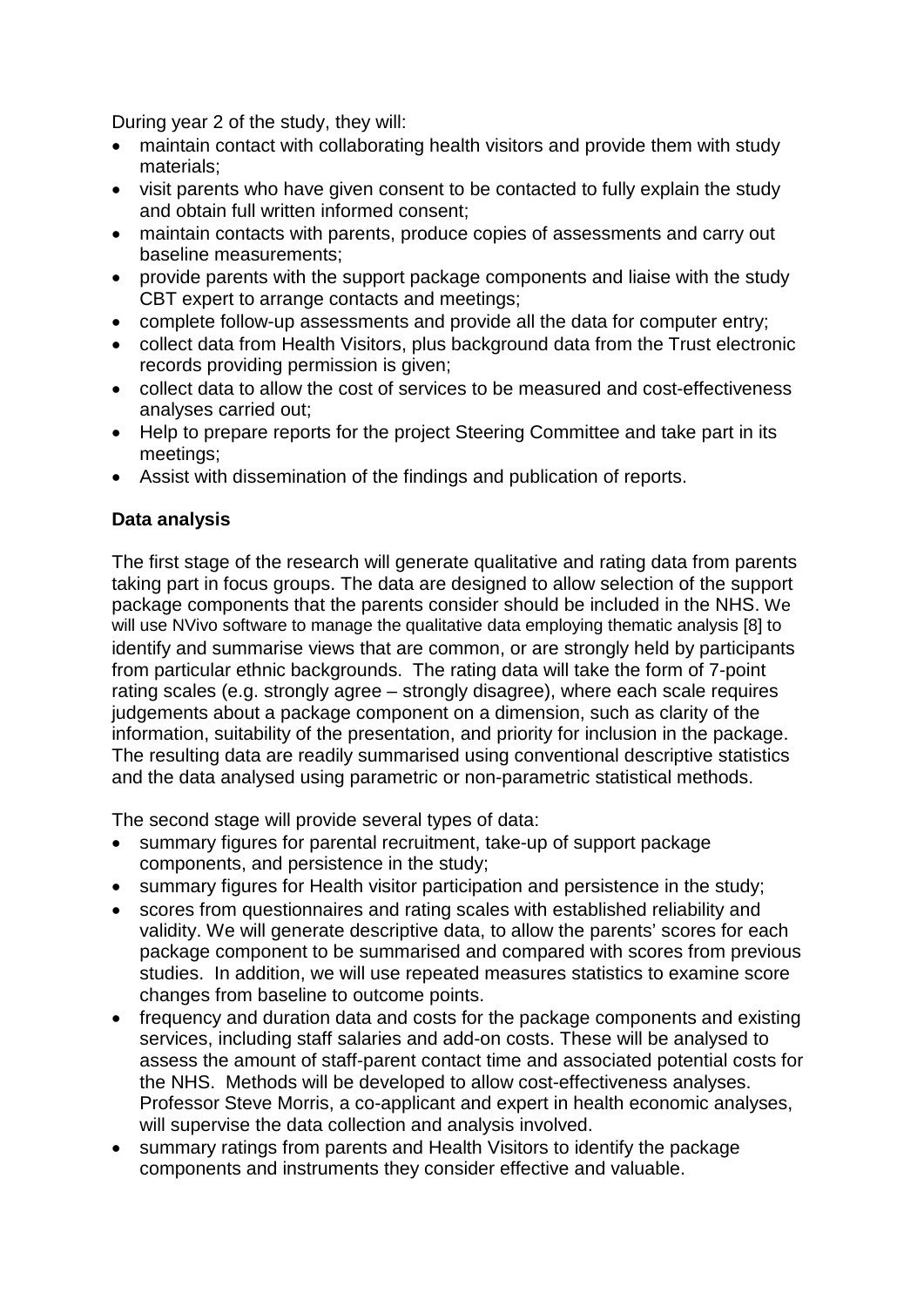It is important to note that this is a preparatory and largely descriptive study, designed to provide estimates for the feasibility and elements of a possible future large-scale controlled trial. The group sizes at this stage are not designed to ensure enough power to allow tests of statistical significance. The purpose of data analysis will be to generate findings that identify promising methods and design parameters for future research. The data coding and analysis will be carried out by Leicester Clinical Trials Unit, which will also advise the study throughout its preparation and conduct. Analysis of the focus group data will be supervised by the Senior Research Officer in the Thomas Coram Research Unit, University of London, who has many years of experience in analysis of qualitative data.

### **Expected impacts and benefits**

Parents with new babies receive statutory visits from Health Visitors at 10-14 days and 6 weeks of infant age, with additional contacts where needed. At these visits, Health Visitors check various health indices and ask about parental concerns in general.

Although prolonged infant crying is a common source of parental concern and distress in the first three postnatal months, there are currently no standard, evidence-based, methods for detecting or assessing these cases or providing parents with information or support. Moreover, Health Visitors and other professionals involved in delivering UK primary health services do not routinely receive any evidence-based instruction in how to support and manage these cases in their foundation or subsequent training courses.

As a consequence of this lack of evidence-based NHS services, parents who are distressed by their baby's crying may seek help from Health Visitors, GPs, hospital Accident & Emergency departments, or other NHS or private sources. Contacts for this reason are common and expensive for the NHS, but these services too are uncoordinated, not evidence based, and highly variable from place to place. Often, too, parents adopt non-prescribed remedies, such as 'colic drops' or herbal remedies, for which there is no evidence of efficacy.

This study will provide the first evidence of the feasibility, reach and uptake of an evidence-based program to support parents of excessively crying babies within the NHS. If the findings prove positive the next stage will be to complete a large-scale study to assess the clinical effectiveness and cost of the new services, compared to the existing NHS provisions. The results at that stage are likely to be of interest to a wide audience, including NHS commissioners, the media, and the general public. The intended long-term beneficiaries are:

• Parents distressed by prolonged unexplained crying in 0-6 month-old babies. The crying is highly aversive to listen to. The figures depend on the definitions used, but surveys in the UK and other countries indicate that this involves approximately 20% of parents to some degree. Many parents cope, but lack of supports can result in feelings of helplessness, guilt where parents feel they are inadequate parents, depression in vulnerable women and frustration and exhaustion in others.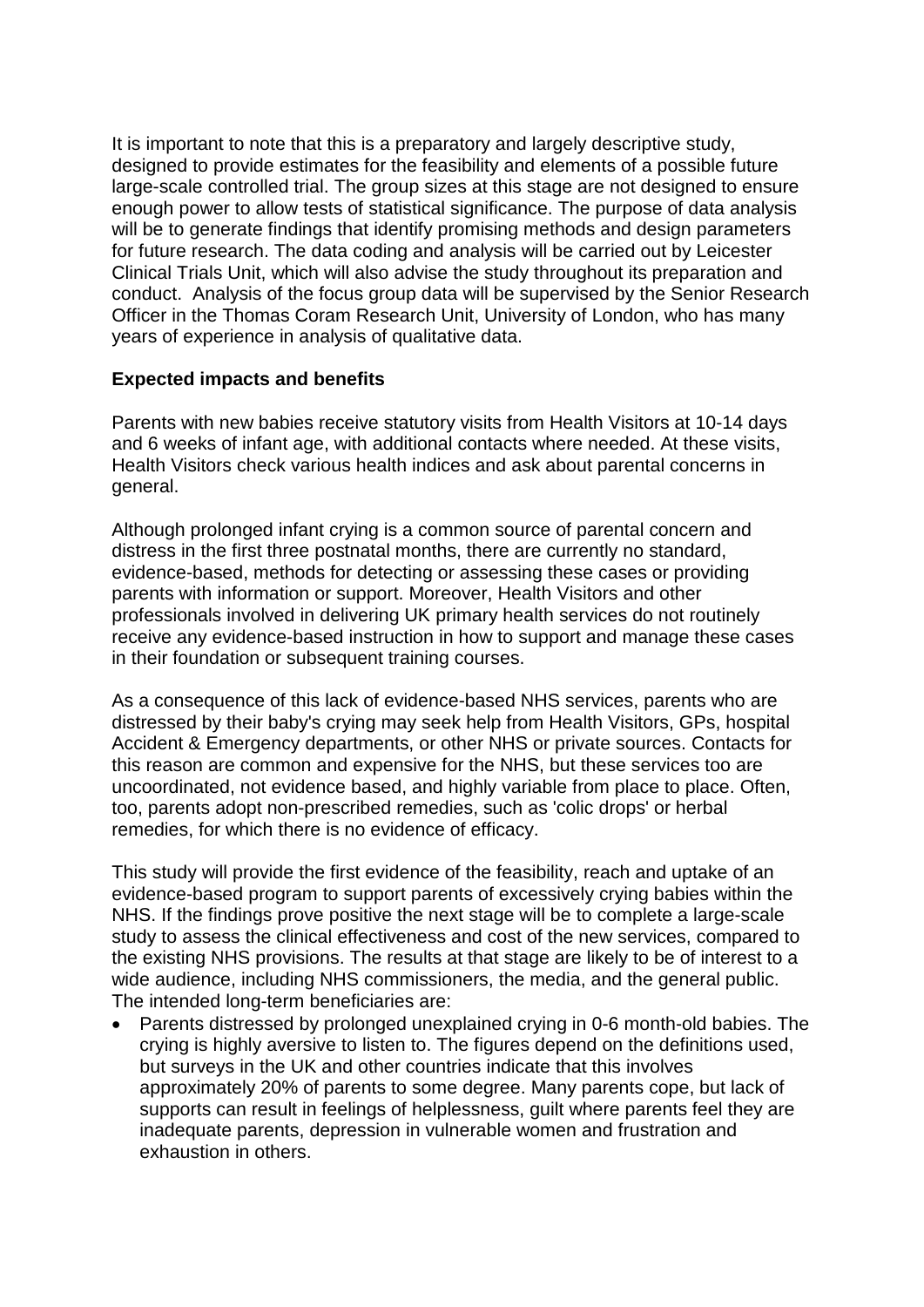- The infants themselves, since the crying can lead parents to stop breast-feeding prematurely because they think their baby is hungry. This then hampers healthy infant growth and conflicts with NHS policy for infant nutrition. In some cases, the parents' exhaustion or depression leads to inadequate parent-child interaction which persists after the crying stops, with adverse consequences for the infant's development. In extreme cases, the crying can precipitate infant abuse.
- The Health Visitor profession. In the UK, Health Visitors provide the primary source of NHS support for parents and babies. Development of the profession has become a government priority, but as well as more Health Visitors their work needs to be evidence-based. This is not currently the case in relation to providing parents with information and support about prolonged infant crying and how to manage it. The Institute of Health Visiting, recently set up to promote excellence in Health Visiting, is a collaborator in this study.
- The NHS, since the findings from this research are designed to improve the clinical effectiveness and cost-effectiveness of NH Services for families. Because around 20% of UK parents are distressed by excessive infant crying and the NHS costs involved are estimated to be over £65 million per year, the new services have the potential to help many families and increase NHS clinical and costeffectiveness to a substantial degree.

# **Dissemination**

The main methods of dissemination planned at this stage are:

- We will run two workshops for Primary Health Professionals to report the findings, one in London and one in Leicester, both open to other professionals and areas of the UK;
- The Leicestershire Northamptonshire and Rutland Comprehensive Local Research Network will distribute notification of the study and assist in disseminating findings;
- The Institute for Health Visiting will include an announcement about the study, and a report of the findings, in its newsletter, as well as disseminating via its twitter page and links with *netmums* and the Royal Society of Public Health;
- The National Childbirth Trust will disseminate information about the study and its findings via its websites, professional network, intranet, press office and conferences;
- The study and findings will be listed in Chimat Knowledge Update and other internet sites and networks;
- We will present the findings at national and international conferences;
- We will submit a report of the findings to the NIHR HTA;
- We will submit articles for publication to the HTA journal and to professional journals read by Health Visitors and other Primary Health Professionals.

## **Project management**

We will establish an independent Study Steering Committee following the NIHR Research Governance Guidelines to monitor the project.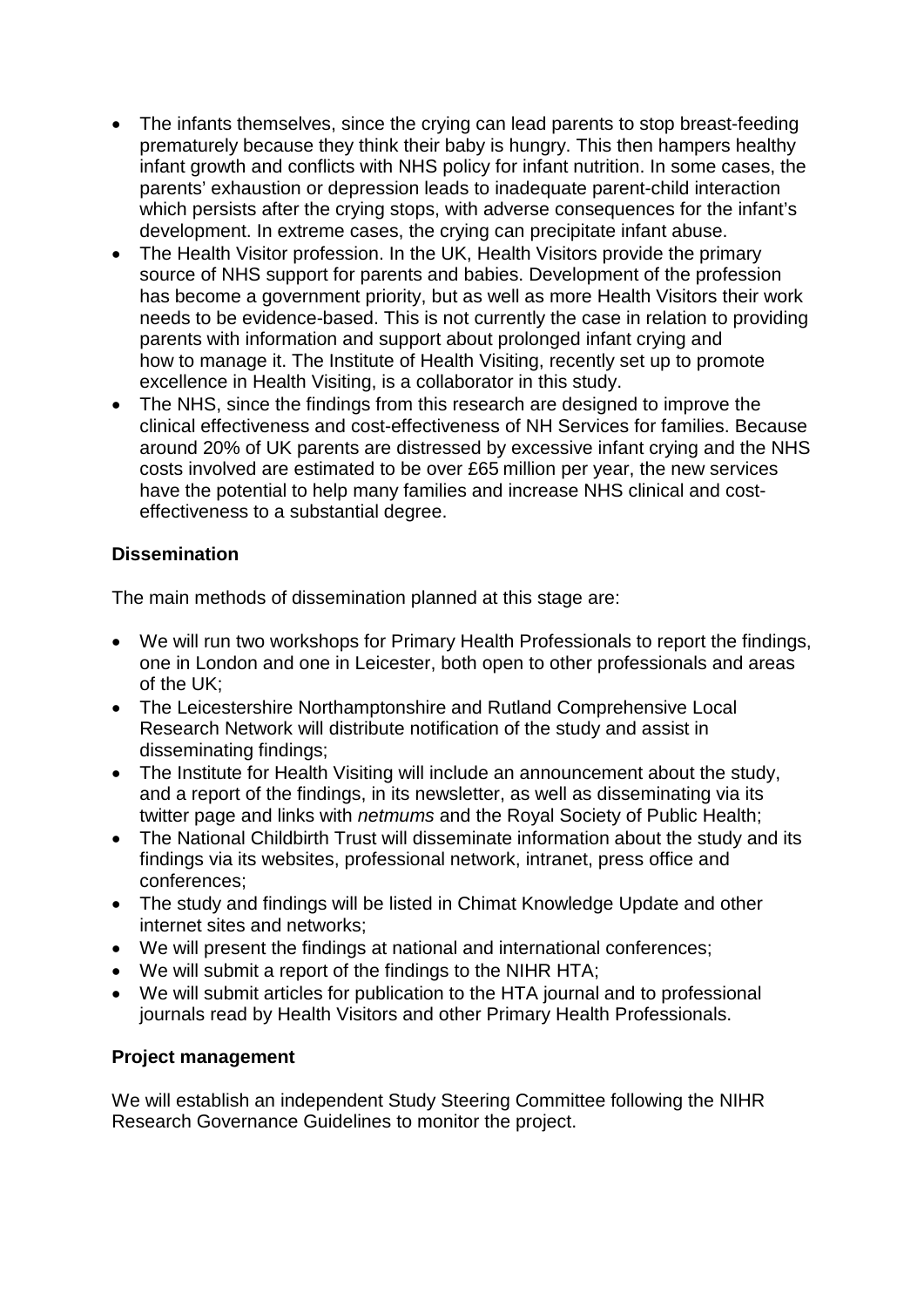The Study Management Group (SMG) will meet 2-3 times/year to receive reports from the research team, provide support, and monitor progress. Members and areas of responsibility are as follows:

- The Senior Research Officer employed by the project will be responsible for the day-to-day running of the project and for the Junior Research Officer who will assist her/him.
- Rosemary Garratt, Principal Lecturer in the Midwifery Research Centre, De Montfort University, will manage the project and supervise the Research Officers.
- Sue Dyson, until recently Director of Nursing & Midwifery Research at De Montfort University, will supervise ethical procedures and provide overall guidance. Dr Dyson became Professor of Nursing, Middlesex University in May 2013.
- Elaine Boyle is a paediatrician and Senior Lecturer*,* Department of Health Sciences, University of Leicester. Dr Boyle is also joint-lead for the paediatrics speciality group of the Leicestershire Northamptonshire and Rutland Comprehensive local Research Network. She will oversee infant health issues.
- Sally Rudge is a consultant clinical psychologist with CBT qualifications employed by Northamptonshire Healthcare NHS Trust. She will advise on the intervention package, including the practitioner-delivered intervention included in year 2 of the study.
- Nicy Turney, Senior Nurse-Professional Lead Health Visiting in the Families and Young Peoples Division of Leicestershire Partnership NHS Trust, will supervise the Health Visitors involved in the project.
- Chris Buzzard, Service Manager, Health Visiting and School Nursing, in the Families and Young Peoples Division of Leicestershire Partnership NHS Trust, will co-supervise the Health Visitors involved in the project.
- Raksha Pandya-Wood, Senior Research Fellow and Regional Lead in User Involvement in the East Midlands NIHR RDS will provide guidance on recruitment of ethnic groups into the study.
- Rachel Plachcinski, Senior Academic Liaison Officer at the National Childbirth Trust (NCT) will represent the NCT on the SC and liaise with NCT volunteers in the Leicester area.
- Stephen Morris, Professor of Health Economics in the Research Department of Epidemiology & Public Health, University College London, will be responsible for the design and supervision of the health economics parts of the study.
- Leicester Clinical Trials Unit will provide guidance on trial management and process and analyse the study's quantitative data.
- Ian St James-Roberts, Professor of Child Psychology in the Institute of Education, University of London, is the study PI. He will oversee the study as a whole.
- Charlie Owen is Senior Research Officer, Thomas Coram Research Unit, Institute of Education, University of London. He will oversee the qualitative data analysis and chair the SMG.
- Dr Zahida Adam, MA (Oxon), BMBCh, MRCGP, DRCOG will represent GPs in the Leicester area.
- Two parents who have previously had infants who cried excessively will be invited on to the SMG.
- Representatives from Leicester ethnic communities and Health Visitors will be invited onto the SMG.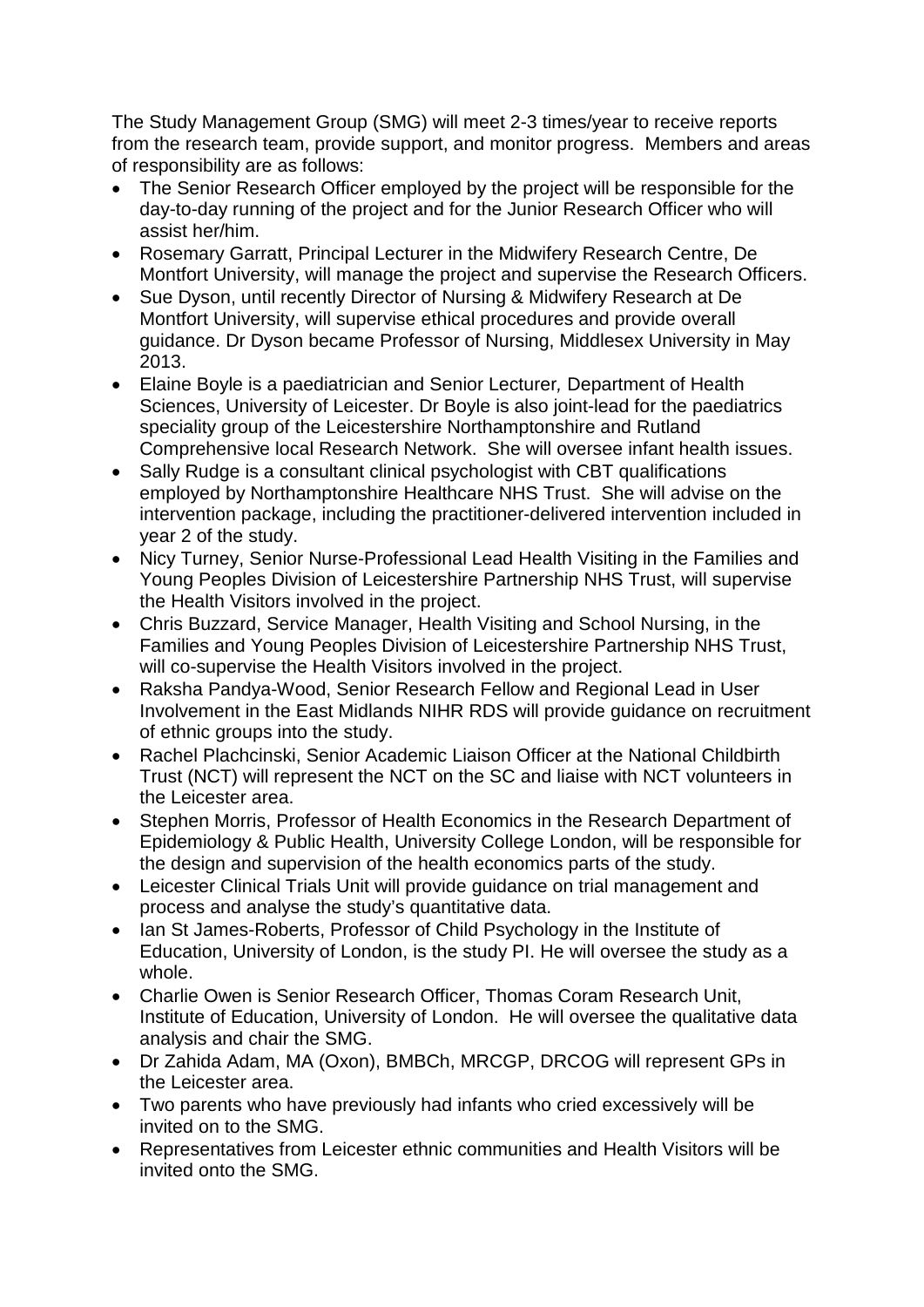Rosemary Garratt and Ian St James-Roberts will be responsible for maintaining communication between members of the project team.

### **Approval by ethics committees.**

We are seeking ethical approval from De Montfort University Ethics Committee, together with medical research ethics approval through the IRAS system. Coapplicant Sue Dyson, a previous member of Leicestershire, Northamptonshire and Rutland Ethics Committee 2, will guide our submission through the ethical review process.

### **Patient and public involvement**

Parents who have previously been distressed by their infant's crying will be participants in the study and will be invited to be members of the Study Management Group. In the first stage, they will help in choosing the components for a support package to support parents of excessively crying infants. In stage 2, other parents will be invited to take part in the feasibility study designed to evaluate the package components in routine use. Their take-up and ratings of the package components will provide key data. Representatives of ethnic and cultural communities in Leicester will be informed about the study and included in the SMG.

### **Expertise and justification of support**

The study PI, Ian St James-Roberts is Professor of Child Psychology in the Institute of Education, University of London, with extensive experience carrying out successful funded research studies of infant crying and its impact on parents and reporting the results in leading peer-reviewed journals. This includes Randomised Controlled Trials, comparative studies and research in NHS contexts. He has written a textbook on evidence-based services for infant crying and sleeping problems for Primary Health Professionals [1].

Stephen Morris is Professor of Health Economics in the Research Department of Epidemiology & Public Health, University College London. He has extensive experience in health-economic studies in the NHS. He will supervise the design and conduct of the study health economic analyses.

Rosemary Garratt is Principal Lecturer in the Midwifery Research Centre, De Montfort University, with expertise in Midwifery training, postgraduate research supervision and project management. She will manage the study and Research Officers.

Sue Dyson, until recently Director of Nursing & Midwifery Research at De Montfort University, will supervise ethical procedures and provide overall guidance. She has been involved in the study from its inception and has extensive NHS, academic, ethics and community networks in Leicester. She became Professor in Nursing, Middlesex University in May 2013.

Nicy Turney, Senior Nurse-Professional Lead Health Visiting in the Families and Young Peoples Division of Leicestershire Partnership NHS Trust, will supervise the Health Visitors involved in the project.

Chris Buzzard, Service Manager, Health Visiting and School Nursing, in the Families and Young Peoples Division of Leicestershire Partnership NHS Trust, will cosupervise the Health Visitors involved in the project.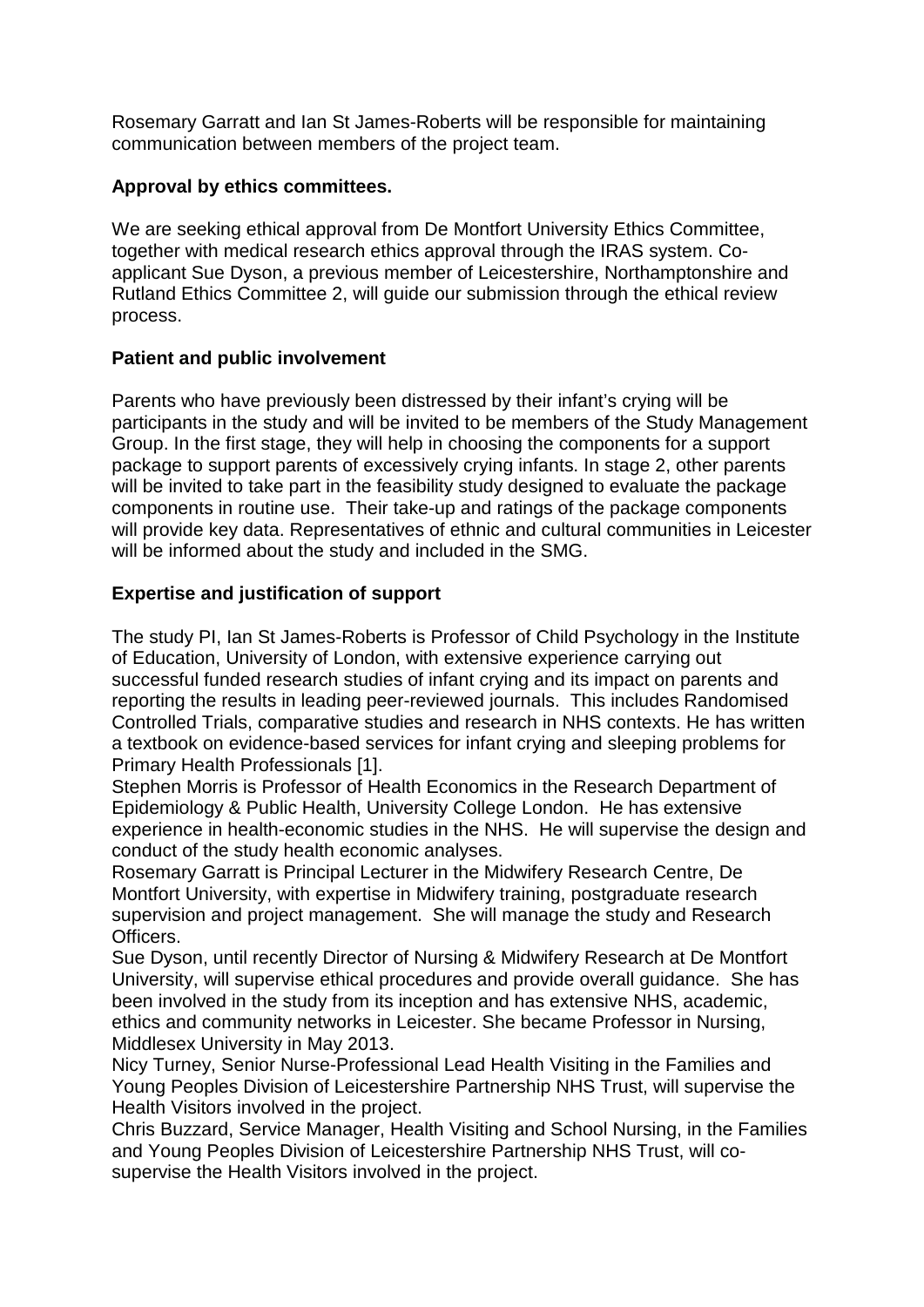Charlie Owen is the Senior Research Officer, Thomas Coram Research Unit, University of London. He has extensive experience of research methodology and qualitative data analysis.

Rachel Plachcinski is Senior Academic Liaison Officer at the National Childbirth Trust (NCT) and a qualified practitioner. She will represent the NCT and liaise with its Leicester branch.

Dr Elaine Boyle, a paediatrician and Senior Lecturer in Neonatal Medicine*,*  Department of Health Sciences, University of Leicester, will oversee paediatric issues. Dr Boyle is also joint-lead for the paediatrics speciality group of the Leicestershire Northamptonshire and Rutland Comprehensive Local Research Network.

Sally Rudge is a consultant clinical psychologist with CBT qualifications employed by Northamptonshire Healthcare NHS Trust. She will oversee the development of the intervention package, including the practitioner-delivered intervention we expect to include in the study.

Jenny Hogg, Communications & Marketing Coordinator in the Institute of Education has extensive experience in preparing and ensuring the educational suitability of online and other media materials. She will assist in the development of the support package and ensure the suitability of its materials.

Jan Bullen is Chairperson of the national charity Cry-sis, which provides telephone support for parents with crying babies. She will advise the project and scrutinise the intervention package it develops.

Leicester Clinical Trials Unit will advise on the study methods and data collection, store and analyse the quantitative data, and ensure that suitable evidence is collected to prepare the way for a possible future large-scale controlled trial. Dr Zahida Adam, MA (Oxon), BMBCh, MRCGP, DRCOG will represent GPs in the Leicester area.

Our overseas collaborators are:

Dr Harriet Hiscock, Principal Fellow in the Department of Paediatrics, University of Melbourne, who has carried out extensive research into health services for infant crying and sleeping problems.

Professor Jane Fisher and Dr Heather Rowe, School of Public Health & Preventive Medicine, Monash University. They have published provisional findings from research developing support materials for parents of excessively crying babies [7]. Their collaboration includes providing example materials for the support package and advising throughout the research.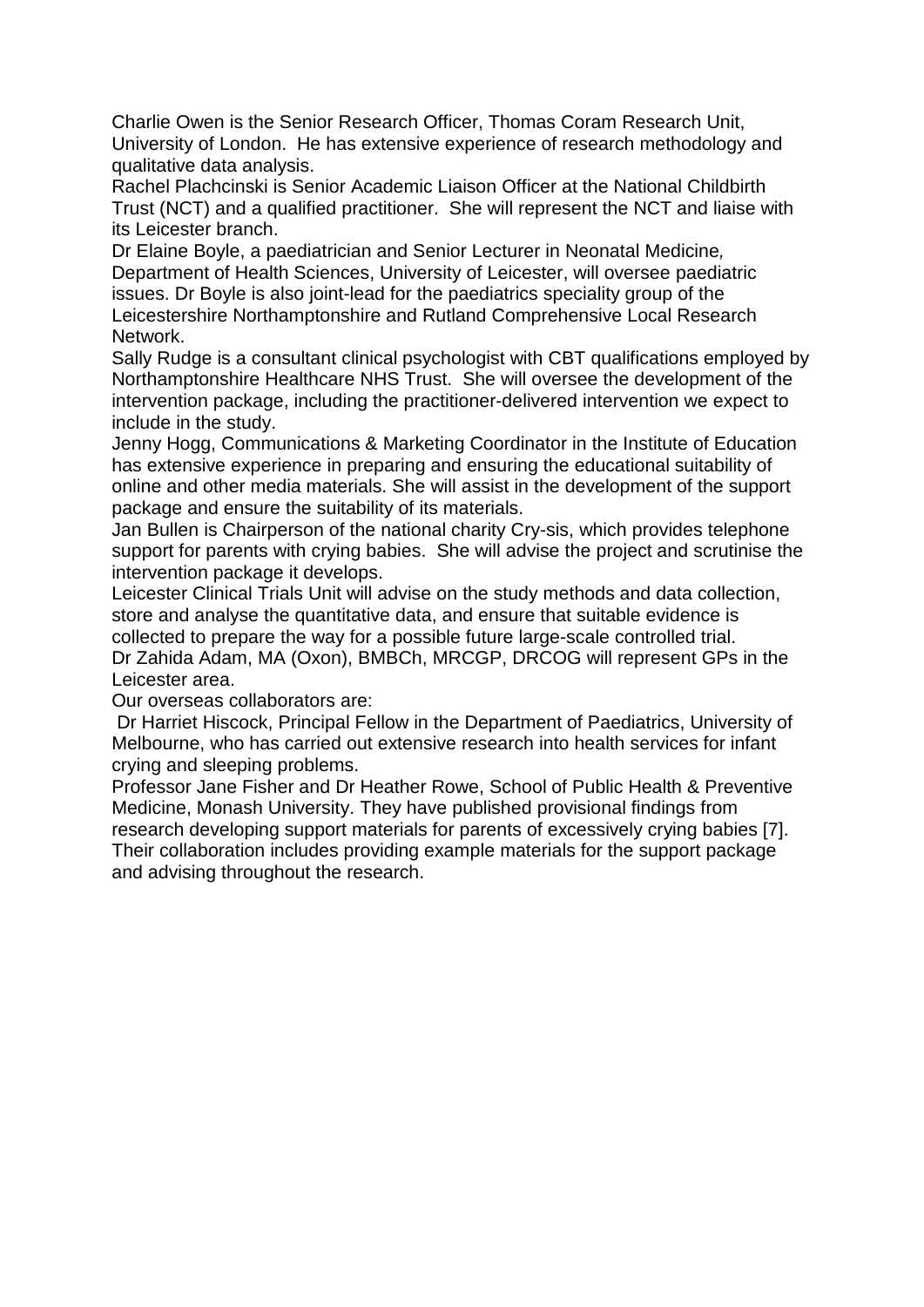#### **References**

- 1. St James-Roberts I (2012). The Origins, Prevention and Treatment of Infant Crying and Sleeping Problems: an evidence-based guide for healthcare professionals and the families they support. Routledge, London.
- 2. Douglas P, Hill P (2011). Managing infants who cry excessively in the first few months of life. BMJ**,** 343, 1265-1269 doi: 10.1136/bmj.d7772.
- 3. Barr RG, St James-Roberts I, Keefe M (Eds. 2001). New Evidence on Unexplained Early Infant Crying: Its Origins, Nature and Management. Johnson & Johnson Pediatric Institute Round Table, Skillman, NJ.
- 4. Barr RG, Barr M, Fujiwara T, Conway J,Catherine N, Brant R (2009).Do educational materials change knowledge and behaviour about crying and shaken baby syndrome? A randomized controlled trial. Canadian Medical Association Journal; 180. DOI:10.1503/cmaj.081419.
- 5. Cook F, Bayer J, Le HND, Mensah F, Cann W, Hiscock H. Baby Business: a randomised controlled trial of a universal parenting program that aims to prevent early infant sleep and cry problems and associated parental depression. BMC Pediatrics 12:13. DOI:10.1186/1471-2431-12-13
- 6. Alvarez M. & Talbro A (2010). Hvorfor graeder barnet? (Why is this baby crying?). Komiteen for Sundhedsoplysning, Kopenhavn, Denmark.
- 7. Fisher JRW, Wynter KH, Rowe HJ (2010). Innovative psycho-educational program to prevent common postpartum mental disorders in primiparous women: a before and after controlled study. BMC Public Health, 10:432. http://www.biomedcentral.com/1471-2458/10/432.
- 8. Stevenson MD, Scope A, Sutcliff PA, Booth A, Slade P, Saxon D, Kalthenthaler E (2010). Group cognitive behavioural therapy for postnatal depression: a systematic review of clinical effectiveness, costeffectiveness and value of information analysis. Health Technology Assessment, 14 (44), 1-107, iii-iv, doi 10.3310/hta14440.
- 9. Barnes J, Ball M, Meadows P, Howden B, Jackson A, Henderson J, Niven L (2011). The Family-Nurse Partnership programme in England. Wave 1 implementation in toddlerhood and a comparison between [waves 1 and 2a of implementation in pregnancy and infancy.](http://www.dh.gov.uk/en/Publicationsandstatistics/Publications/PublicationsPolicyAndGuidance/DH_123238) London: Department of Health.
- 10. Renfrew MJ, McCormick FM, Wade A, Quinn B, Dowswell T (2012). Support for healthy breastfeeding mothers with healthy term babies. Cochrane Database of Systematic Reviews 2012, Issue 5. Art. No.: CD001141. DOI: 10.1002/14651858.CD001141.pub4.
- 11. Kemp L, Anderson T, Travaglia J, Harris E (2005). Sustained nurse home visiting in early childhood: exploring Australian nursing competencies. Public Health Nursing, 22: 254–259. DOI: 10.1111/j.0737- 1209.2005.220309.x
- 12. NICE Clinical Guidelines CG90 (2009). Depression in Adults: The Treatment and Management of Depression in Adults. www.nice.org.uk
- 13. Moore TG, McDonald M, Sanjeevan S, Price A (2012). Sustained home visiting for vulnerable families and children: A literature review of effective processes and strategies**.** Parkville Victoria: The Royal Children's Hospital's Centre for Community Child Health and the Murdoch Children's Research Institute.
- 14. Olds DL, Sadler L, Kitzman H (2007). Programs for parents of Infants and toddlers: recent evidence from randomised trials. Journal of Child Psychology & Psychiatry, 48, 355-391.
- 15. St James-Roberts I, Sleep J, Morris S, Owen C, Gillham P (2001). Use of a behavioural programme in the first three months to prevent infant crying and sleeping problems. Journal of Paediatrics & Child health, 37, 289-297.
- 16. St James-Roberts I, Halil T (1991). Infant crying patterns in the first year: normal community and clinical findings. Journal of Child Psychology & Psychiatry, 32, 951-968.
- 17. Illingworth RS (1985). Infant colic revisited. Archives of Disease in Childhood, 60, 981-985.
- 18. Lehtonen L (2001). From colic to toddlerhood. In Barr RG, St James-Roberts I, Keefe M (Eds.). New Evidence on Unexplained Early Infant Crying: Its Origins, Nature and Management. Johnson & Johnson Pediatric Institute Round Table, Skillman, NJ. Pp 259-272.
- 19. Barr RG, Paterson J, MacMartin L, Lehtonen I, Young S (2005). Prolonged and unsoothable crying bouts in infants with and without colic. Developmental & Behavioral Pediatrics, 26, 14-22.
- 20. Murray L, Cooper P (2001). The impact of irritable infant behavior on maternal mental state: a longitudinal study and treatment trial. In Barr RG, St James-Roberts I, Keefe M (Eds.). New Evidence on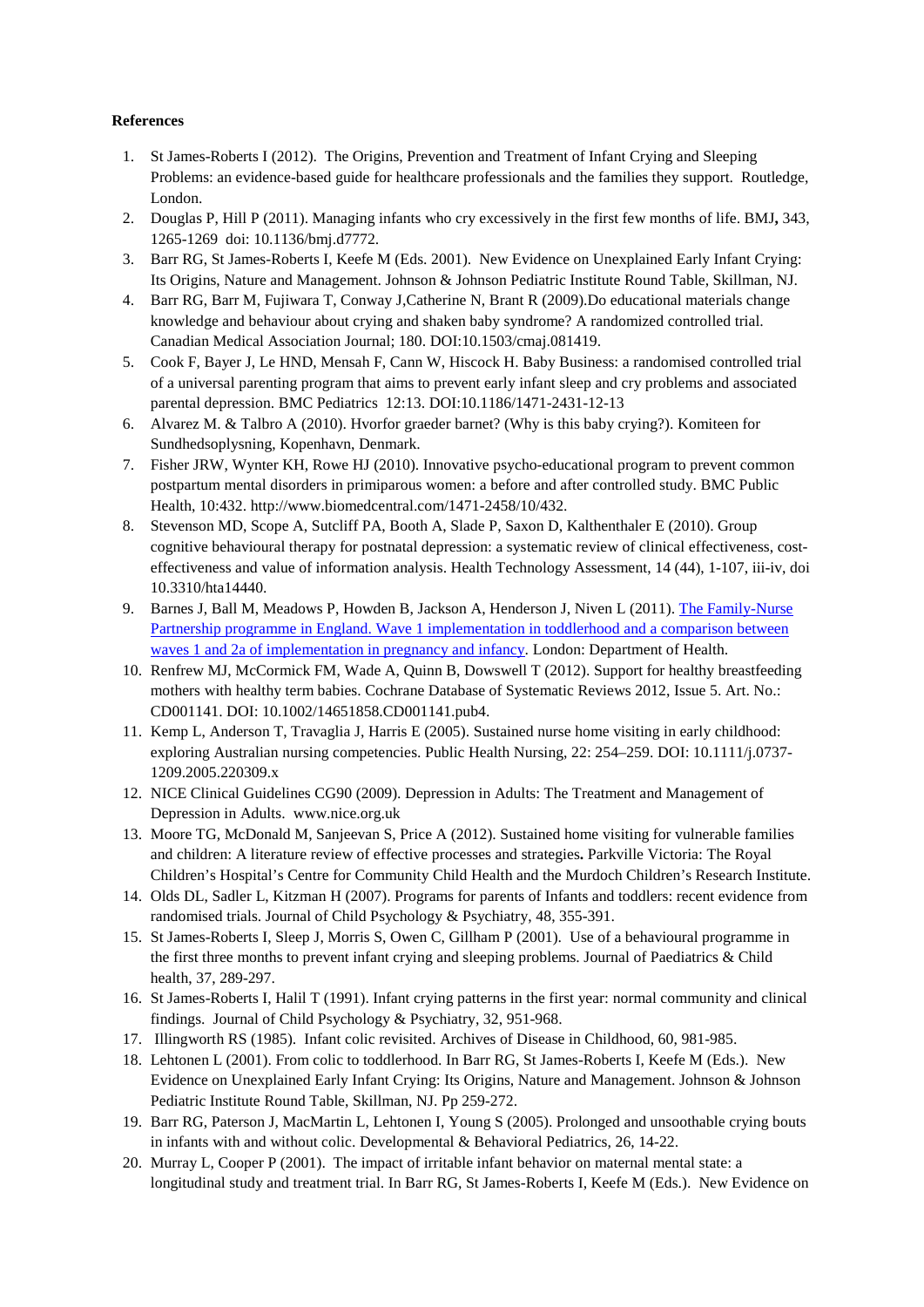Unexplained Early Infant Crying: Its Origins, Nature and Management. Johnson & Johnson Pediatric Institute Round Table, Skillman, NJ. Pp 149-164.

- 21. Vik T, Grote V, Escribano J, Socha J, Verduci E, Fritsch M, Carlier C, von Kries R, Koletzko B (2009). Infantile colic, prolonged crying and postnatal depression. Acta Paediatrica, 98, 1344-1348
- 22. Howard CR, Lanphear N, Lanphear BP, Eberly S, Lawrence RA (2006). Parental responses to infant crying and colic: the effect on breastfeeding duration. Breastfeeding Medicine, 1(3):146-55.
- 23. Beake S, Pellowe C, Dykes F, Schmied V, Bick D (2012). A systematic review of structured compared with non-structured breastfeeding programmes to support the initiation and duration of exclusive and any breastfeeding in acute and primary health care settings. Maternal and Child Nutrition, 8, 141–161.
- 24. Papousek M, von Hofacker N (1998). Persistent crying in early infancy: a non-trivial condition of risk for the developing mother-infant relationship. Child: Care, Health & Development 24, 395-424.
- 25. Lee C, Barr RG, Catherine N, Wicks A (2007). Age-related incidence of publicly reported shaken baby syndrome cases: is crying a trigger for shaking? Journal of Developmental & Behavioral Pediatrics, *28,*  288–293.
- 26. Kitzinger J. (1995) 'Introducing focus groups', *British Medical Journal* 311: 299-302.
- 27. MRC Guidelines for Developing and Evaluating Complex Interventions: New Guidance (2007). [http://www.mrc.ac.uk/Utilities/Documentrecord/index.htm?d=MRC004871.](https://mail.ioe.ac.uk/owa/redir.aspx?C=Zki-cJpaakmmMSpq-TTglWuzB8A5oM9Izo0h9eD_WN71K01lWffrFMFlAoWFHalEbQ-3DzefK38.&URL=http%3a%2f%2fwww.mrc.ac.uk%2fUtilities%2fDocumentrecord%2findex.htm%3fd%3dMRC004871)
- 28. St James-Roberts I (2006) Infant crying and sleeping problems: recent evidence for best practice. Workshop for UK Primary Healthcare Service Professionals, De Montfort University Leicester, May 12; repeated for professionals in the United Bristol NHS Trust, Bristol, October 4 2007.
- 29. Morris S, St James-Roberts I, Sleep J, Gillham P (2001). Economic evaluation of strategies for managing crying and sleeping problems. *Archives of Disease in Childhood*, 84, 15–19.